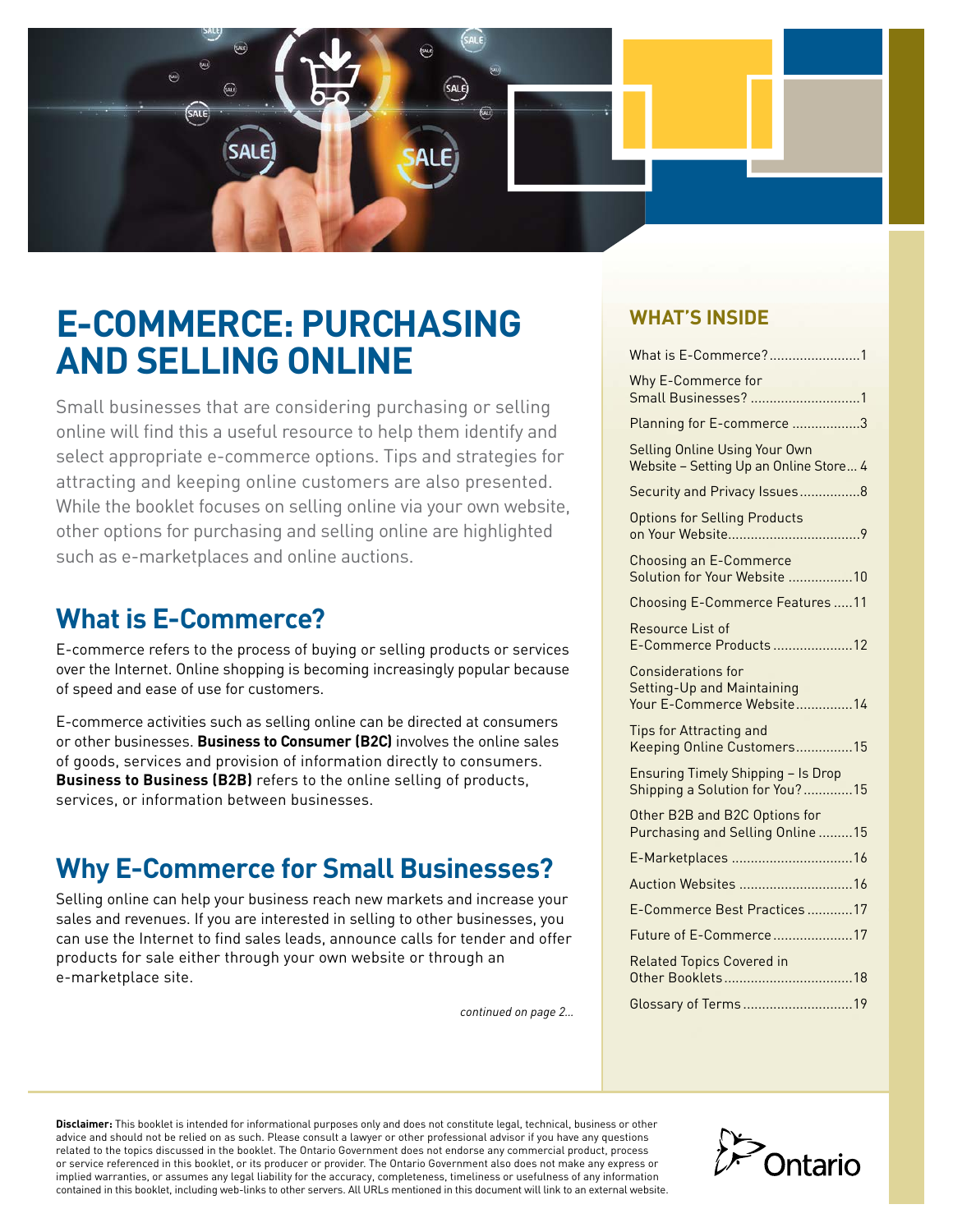*…continued from page 1*

Searching for products and services online can save you time and money by allowing you to find the best prices without having to do all the legwork. You can use the Internet to find new suppliers, post buying requests or search for products and services. Online trading networks can also be used to support efficient information exchange between buyers and sellers.

# **Benefits of B2B E-Commerce Solutions**

- Purchasing supplies By creating an online account for your business with supply stores you can purchase office supplies and equipment online and save time and money by automating the purchasing process.
- Purchasing direct materials These are materials that go into the production or manufacturing of your products. Establishing a relationship with a vendor and purchasing online may help reduce costs.
- Selling products or services to new vendors Having an online e-commerce presence opens up more opportunities to extend your reach and gather new vendors beyond your bricks and mortar offerings.
- Leveraging your existing web presence If you already have B2C operations, you can extend them to business clientele – perhaps by providing private areas for special pricing, delivery options, etc. However, this additional functionality is not trivial and could require rebuilding your online store at a significant cost.

# **Benefits of B2C E-Commerce Solutions**

- Better customer service Businesses can transact directly with their customers 24/7.
- Elimination of intermediaries Businesses, particularly manufacturers, can offer lower and more affordable goods to consumers by selling products directly, eliminating distributors and retailers that add to the cost of the products.
- Flexibility in pricing Price tags can be adjusted easily and instantly, benefitting the business and the customer. You also have the ability to strategically cross-sell, discount, and provide coupons and other online/ offline specials.
- Professional image Even if you have a small business, your e-commerce site can enhance your reputation by projecting a larger picture and allowing you to compete on a level playing field.
- Extended reach Opening up an online storefront can effectively extend your presence to a great number of prospects, particularly those unable to access your local bricks and mortar store.

### **FAST FACTS ABOUT E-COMMERCE IN CANADA**

- There were 26,960,000 Internet users in Canada as of March, 2011.
- In 2010, 51% of Internet users ordered goods or services for personal or household use. In total, Canadians placed nearly 114 million orders, valued at approximately \$15.3 billion.
- When it came to paying for their purchases, 89% used a credit card online, and 31% used an online payment service.
- Growth rates of e-commerce spending are predicted to grow significantly between 2011 and 2015. The percentage of B2C online revenue compared to all retail revenue is expected to reach approximately 10 % by 2015.
- Retail e-commerce spending was slightly below CAD\$20 billion in 2011, with strong increases forecast until 2015.
- Security and privacy remain a key concern for selling and purchasing online.

*Sources: [http://www.canadabusiness.ca/eng](http://www.canadabusiness.ca/eng/). Statistics Canada. Survey of Electronic Commerce and Technology (2007) and http://www.villagegamer.net/2012/03/09/ [research-and-markets-canada-b2c-e-commerce-report-2012](http://www.villagegamer.net/2012/03/09/research-and-markets-canada-b2c-e-commerce-report-2012)*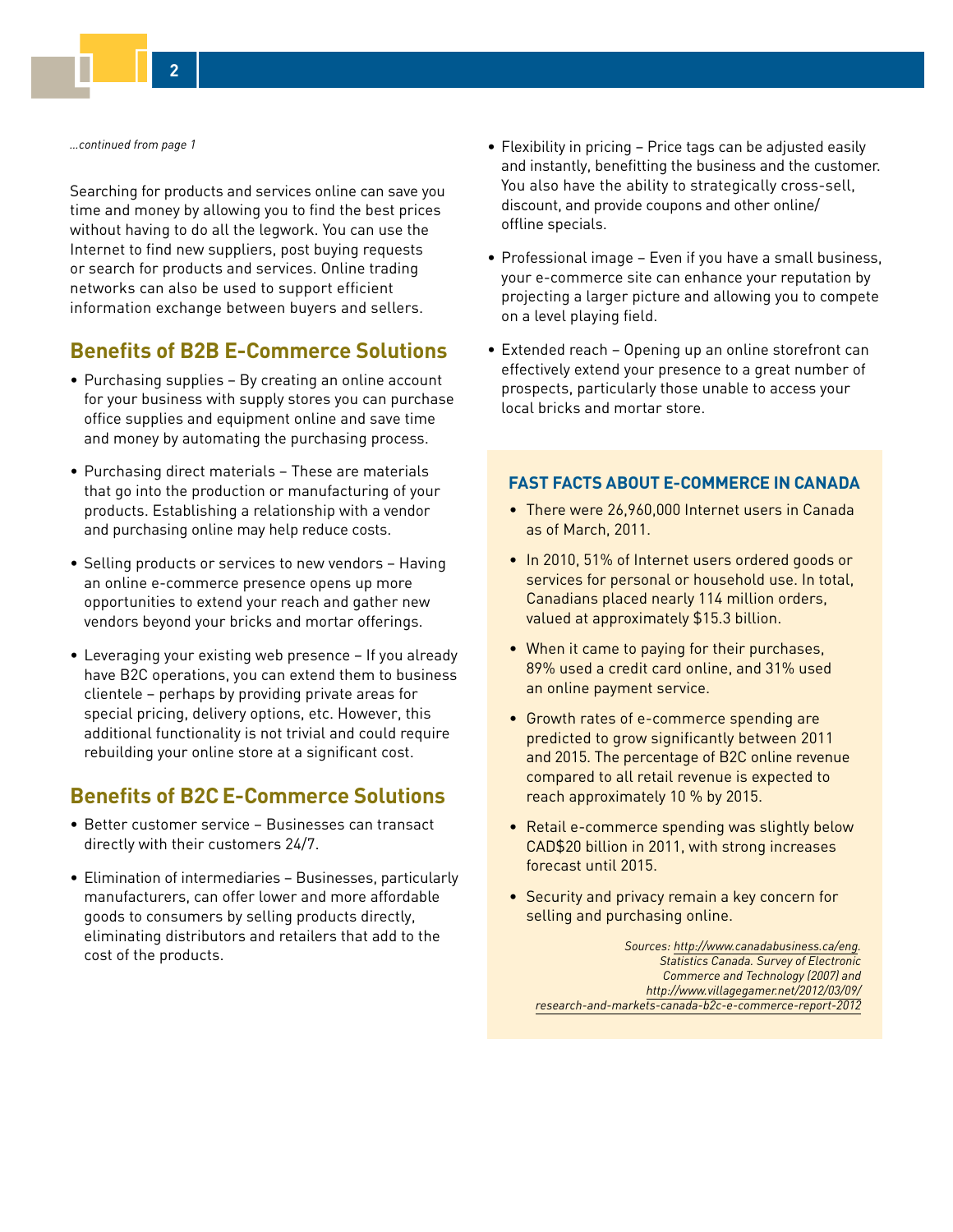<span id="page-2-0"></span>Ranked from most purchases to fewest, here is what shoppers are purchasing online.

### **E-COMMERCE, TOP 10 TYPES OF PRODUCTS ORDERED IN 2010**

- 1. Travel arrangements (e.g. hotel reservations, travel tickets, rental cars)
- 2. Tickets for entertainment events (e.g. concerts, movies, sports)
- 3. Books, magazines, online newspapers
- 4. Clothing, jewellery or accessories
- 5. Memberships or registration fees (e.g. health clubs, tuition, online television subscriptions)
- 6. Music (e.g. CDs, MP3)
- 7. Software
- 8. Consumer electronics (e.g. cameras, stereos, TVs, DVD players)
- 9. Videos or DVDs
- 10. Toys and games

*Source: Statictics Canada*

# **Planning for E-commerce**

Moving your sales operations online requires that you look at your business needs and information technology (IT) requirements and the options available to you in order to formulate an e-commerce implementation and fulfilment strategy. Here are some questions to consider:

- 1. Is e-commerce really the right option for my business? If so, why?
- 2. Who are my competitors online and how well established are they?
- 3. Can my existing business system processes in my bricks and mortar storefront be brought online? How do I integrate them?
- 4. What do I need the website to do i.e. are there straightforward categories and sub-categories or do I need additional functionality?
- 5. Do I need the shopping cart to be able to do anything beyond taking payments?
- 6. What resources or knowledge base do I need to set up an online store?
- 7. How will I drive traffic to my online store?

# **Setting Goals and Objectives**

| <b>Goal Setting Examples</b>                                                     | <b>Examples of Objectives</b>                                                                                                                |
|----------------------------------------------------------------------------------|----------------------------------------------------------------------------------------------------------------------------------------------|
| Use Internet to expand business                                                  | • Within 60 days, be able to communicate my company name,<br>its benefits, prices, customer list, products and services to<br>new prospects. |
| Expand sales outside local area                                                  | • Build international presence by creating listings in international<br>directories within 6 months.                                         |
|                                                                                  | • Create national sales affiliate teams to help promote<br>e-commerce website within 45 days.                                                |
| Sell \$xxxx per month to existing clients                                        | . Design a cross-sell program and referral reward program to<br>existing clients, assess in 9 months.                                        |
| Reduce direct marketing expenses from<br>flyer distribution and promo catalogues | • Introduce last minute alert program through text messaging or<br>email campaigns.                                                          |
| <b>Enhance customer service</b>                                                  | • Implement a live chat service from the e-commerce site to be<br>accessible 24/7.                                                           |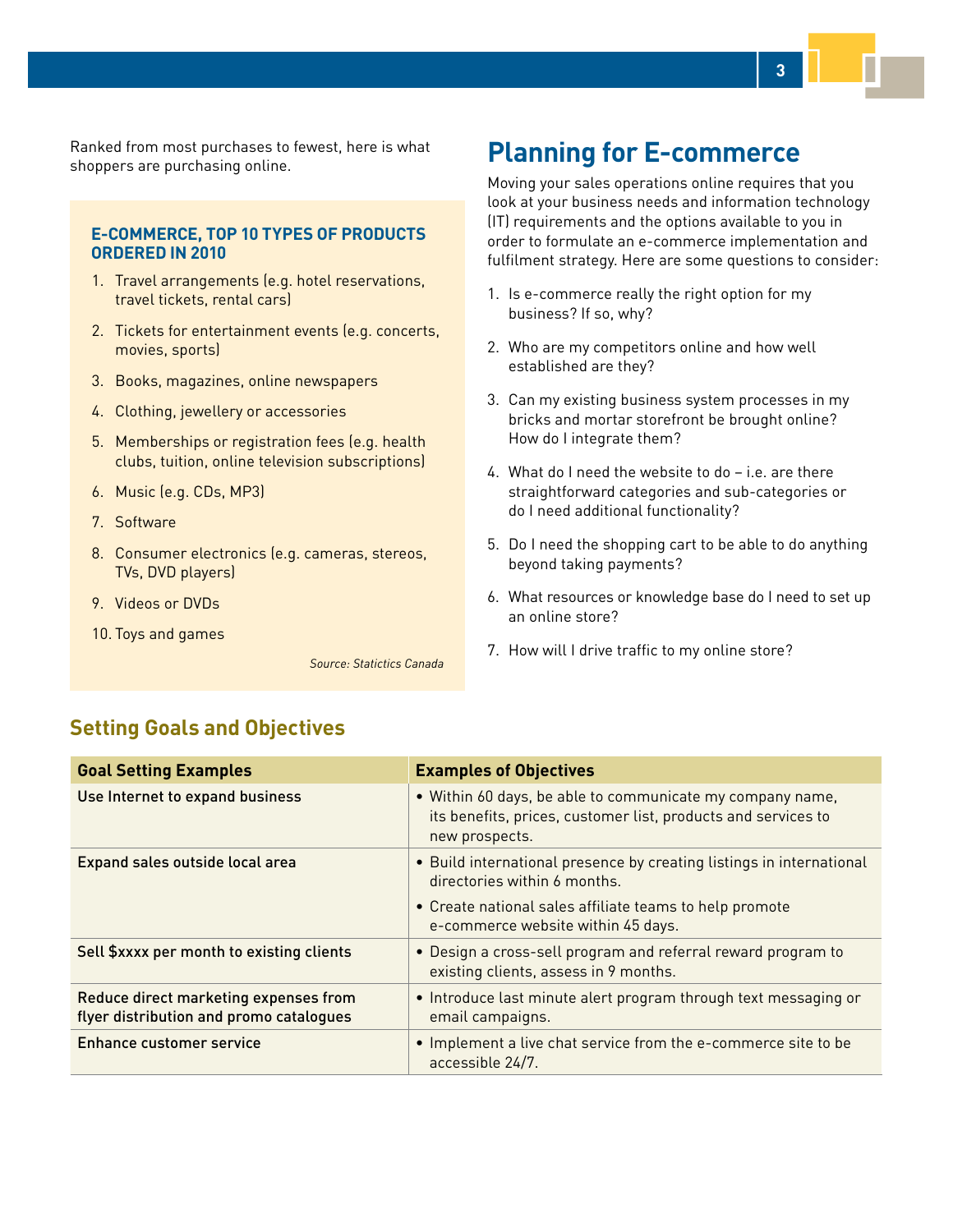# <span id="page-3-0"></span>**Choosing a Web Developer vs. Do-It-Yourself (DIY) Options**

Should you choose to work with a web developer or try to create your own e-commerce enabled website? For those just starting out in business with a limited budget, there are many site builders (for example, Shopify [www.shopify.ca,](http://www.shopify.ca) Canada Cart [www.canadacart.ca](http://www.canadacart.ca)) that allow you to create a storefront to sell your items online, to set up security for credit card transactions, and to outsource shipping. As your business needs grow, you may want to consider hiring a professional to take you to the next level.

Either way, you need to do some research before you invest your time and money in e-commerce. These are basically the same things to consider if you were planning to start a bricks and mortar store and they are equally important in the virtual world.

- Research your site builder or developer choice options.
- Complete a Strengths, Weaknesses, Opportunities, Threats (SWOT) analysis of your marketplace/industry, both on and offline.
- Conduct a marketplace analysis Who are your customers and competitors?
- Consider marketing and sales strategies How suitable is your product or service to Internet marketing?

The purpose, style, scope, domain name, hosting and security of your website are all areas to think about when planning e-commerce. Understand all that is involved in developing an e-commerce online presence and the timing for each step along the way. Here are some items to consider:

- Evaluation and Metrics: Determine in advance what metrics and method of evaluation you plan on implementing.
- Logistics: Develop pricing, payment choices, delivery choices and return policies.
- Review and Update: Set some review dates; schedule in regular updates to keep your site fresh and current. Always address visitor needs.
- Upfront Costs: Understand what upfront costs are involved in order to start selling online, whether that is to buy a program or have a developer customize one for you.

• Ongoing Costs: Be aware of ongoing costs, including those related to cost of goods sold, shipping, hosting, charge backs, web maintenance and site updates.

See *Creating a Dynamic Web Presence* booklet for more on developing an effective website.

# **Selling Online Using Your Own Website – Setting Up an Online Store**

This section describes what is involved in selling online vis-à-vis your own website. In order to process an online sales transaction three things are needed:



These three requirements are described in more detail below.

# **1. Shopping Carts**

Shopping cart software keeps track of what the user selects to buy from the website before proceeding to the "checkout". An online shopping cart consists of three parts:

- Product Catalogue
- Shopping List
- Checkout System

The **product catalogue** is made up of all the information needed to present any product to the customer and to complete a sales transaction online. Information to be included in the product database generally includes the price, identification number (SKU), image or other multi-media information, product options or choices.

A **shopping list** (i.e. list of selected products) allows users to track the items they want to purchase. A shopping cart image is generally used to show what items the shopper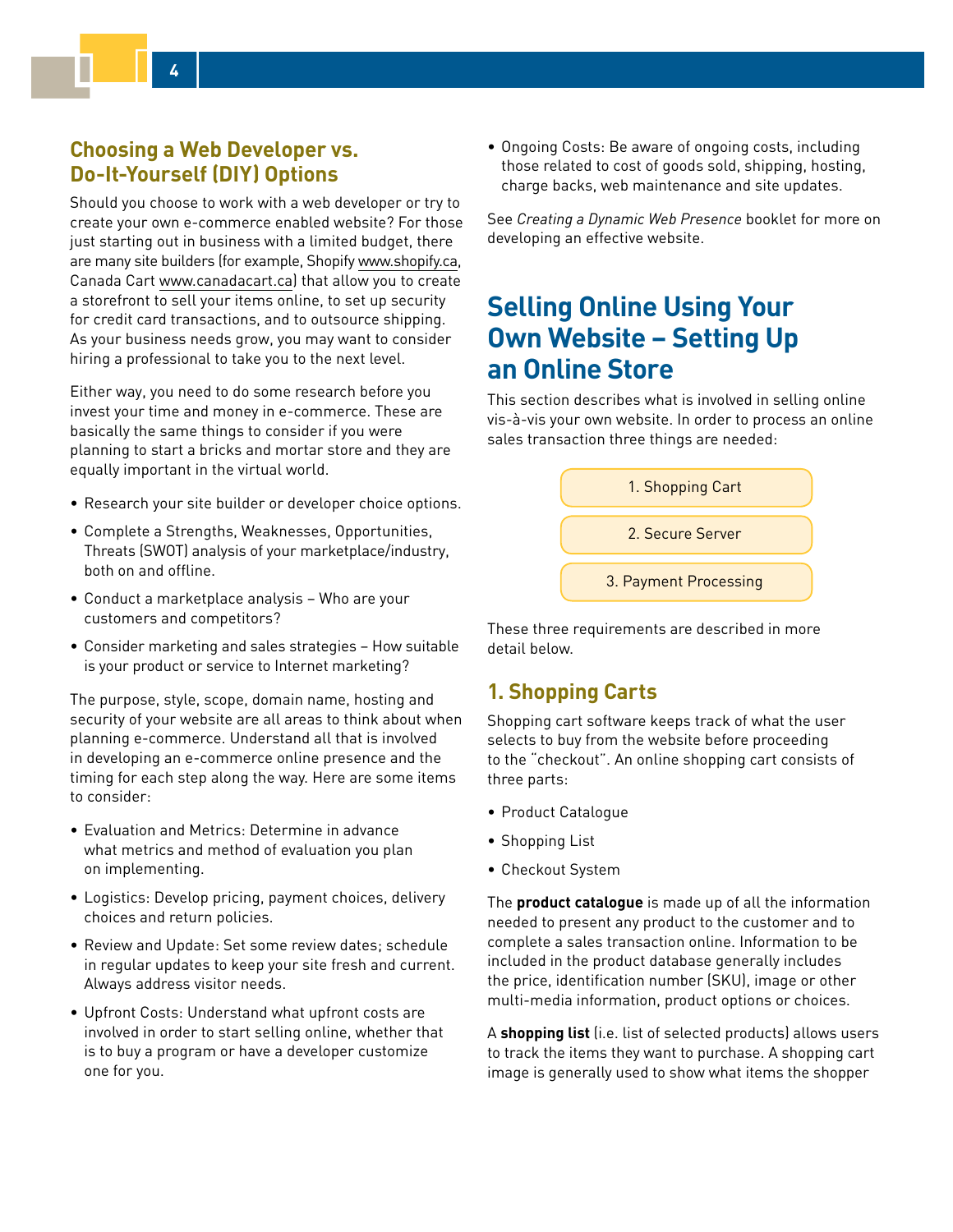**5**

has selected for purchase. In order for the shopping cart to function properly, the user's computer must be set to allow "cookies".

The **checkout** system allows customers to select products by clicking an "add items to cart" button and then enables them to pay for these products.

# **2. Secure Server**

The secure server helps provide protection against the loss or modification of personal information. Secure

Socket Layer (SSL) is the most commonly used technology for secure online transactions. SSL encrypts (or codes) all data between the shop's server and the customer's computer. This makes it very difficult for third parties to decode any information exchanged such as credit card numbers.

The following diagram shows how a secure server can protect information passed between the consumer and the merchant.

### **Protecting Transaction Information**



Shopping carts do not deal with the entire transaction. They pass information (i.e. what the user has ordered) to a **payment gateway**.

A payment gateway is a separate service—it links the shopping cart to the financial networks involved with the transaction. When you are choosing a shopping cart package, ensure that the payment gateway service is compatible. Check with the gateway service provider to see which shopping cart packages it supports. Payment gateways link transactions to an ID, so there is no need for merchants to know their customers' credit card numbers.

**Cookies** are small pieces of software that websites store on users' computers. They have a very wide variety of uses, but an important one is to track how people arrive at the website and how they use the website. If your website uses 'cookies', you should explain to the website visitors how and why this information is used.

**Servers** are the backbone of the Internet—they are computers linked by communication lines which "serve up" information in the form of text, graphics, and multimedia to online computers that request data.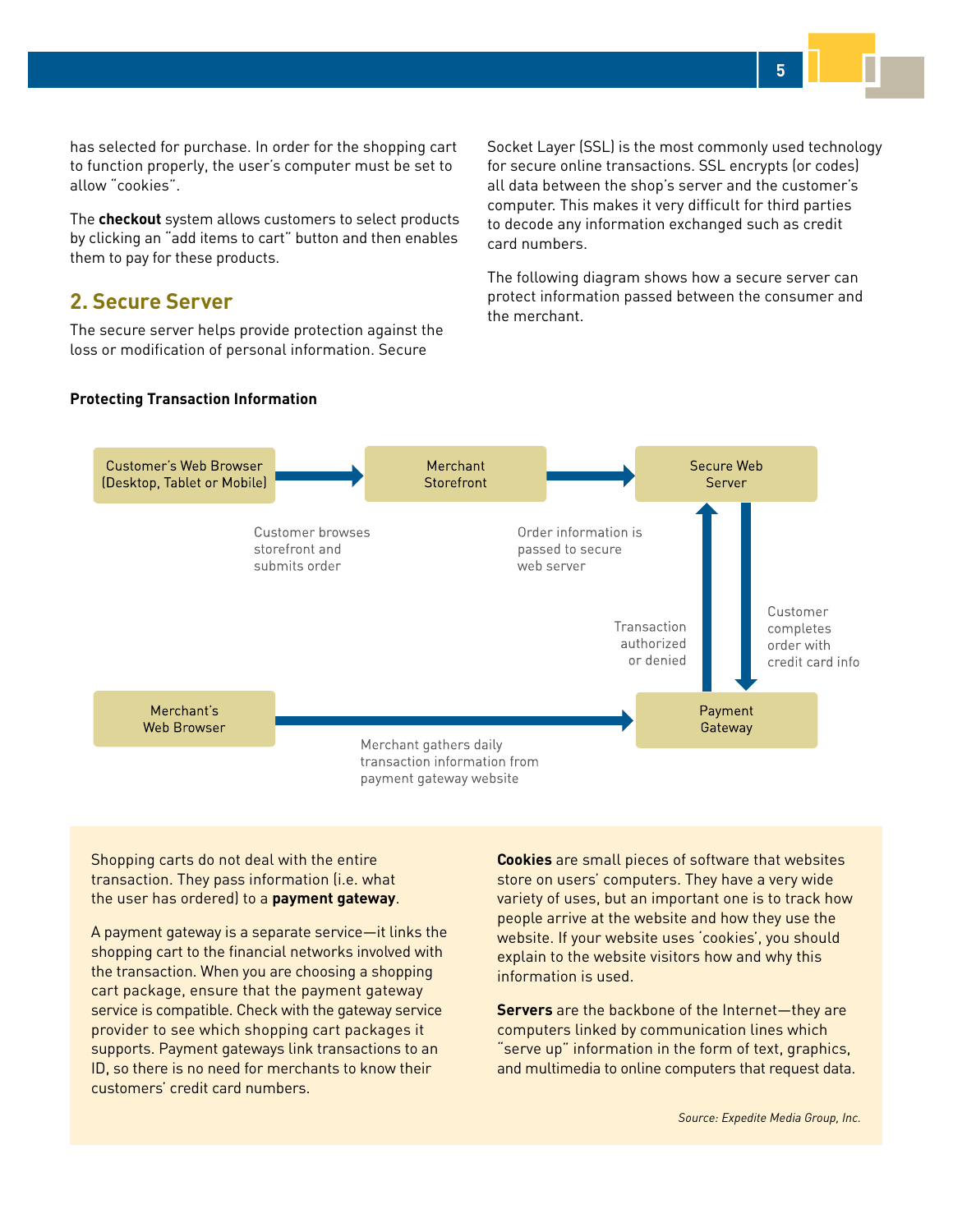If you are planning on selling online, you will need a **Digital Certificate** for SSL technology to work. A Digital Certificate is an electronic ID that helps to show the credibility of a website.

If you want to buy online, how do you know if a website has a secure server?

Look for the following:

- A URL address that begins with **https://** as opposed to http://
- A browser that notifies you that you are on a secure site. Many browsers use a symbol (e.g. lock icon) or a message

# **3. Payment Processing Options**

There are five payment processing options:

A. Third Party Payment Processing.

B. Internet Merchant Account.

C. Manual (Offline) Payment Processing.

D. EBPP and On-Demand Payment Gateways

E. RFID & NFC Mobile Commerce

## **What You Should Consider when Choosing a Payment Option:**

- Costs associated with the payment option (consider transaction fees, setup fees, monthly fees).
	- Take the time to understand the features offered by each option and the pricing model.
	- Also consider that there are different fees and features associated with merchant accounts.
	- Also consider chargeback fees.
	- Also consider the fees associated with fraudulent transactions.
- Privacy of the transaction data.
	- If you are considering leasing software through a service provider, check the provider's policy for disclosure and sharing of information.
- Fraud protection.
	- Review fraud protection tools. Merchant accounts typically have a number of customizable fraud filters that identify and track suspicious transactions. The transaction can be placed on hold while the bank notifies the business of the suspicious activity.
- General credibility of the service provider.
	- Internet merchant accounts have greater credibility.

## **A. Third Party Payment Processing**

These services offer an alternative to obtaining an Internet Merchant Account. The advantage of this alternative is that it is possible to start selling online more quickly and easily. There are registration, transaction, and monthly fees attached. There may also be a longer holdback period before the balance of a sale is turned over to the merchant.

According to Wikipedia ([www.wikipedia.org](http://www.wikipedia.org)), PayPal ([www.paypal.com\)](http://www.paypal.com) is the most popular third-party online service provider. According to CanadaOne [www.canadaone.com](http://www.canadaone.com), small businesses use third-party credit card processing companies such as PayPal ([www.paypal.com\)](http://www.paypal.com), CCNow, ([www.ccnow.com](http://www.ccnow.com)) PsiGate [\(www.Psigate.com](http://www.Psigate.com)), Beanstream ([www.beanstream.com](http://www.beanstream.com)) and InternetSecure ([www.internetsecure.com](http://www.internetsecure.com)).

Third party payment processing providers charge transaction fees, including a percentage of the sale plus a flat fee per transaction. Charges based on the number of transactions may be appropriate for micro businesses or where the number of transactions is limited.

**How does this type of processing work?** The money from the transaction is deposited in a special account controlled by the service provider. To obtain your money, the merchant is usually required to initiate the transfer. If there is a dispute over the transaction, the service provider may hold these funds for longer periods.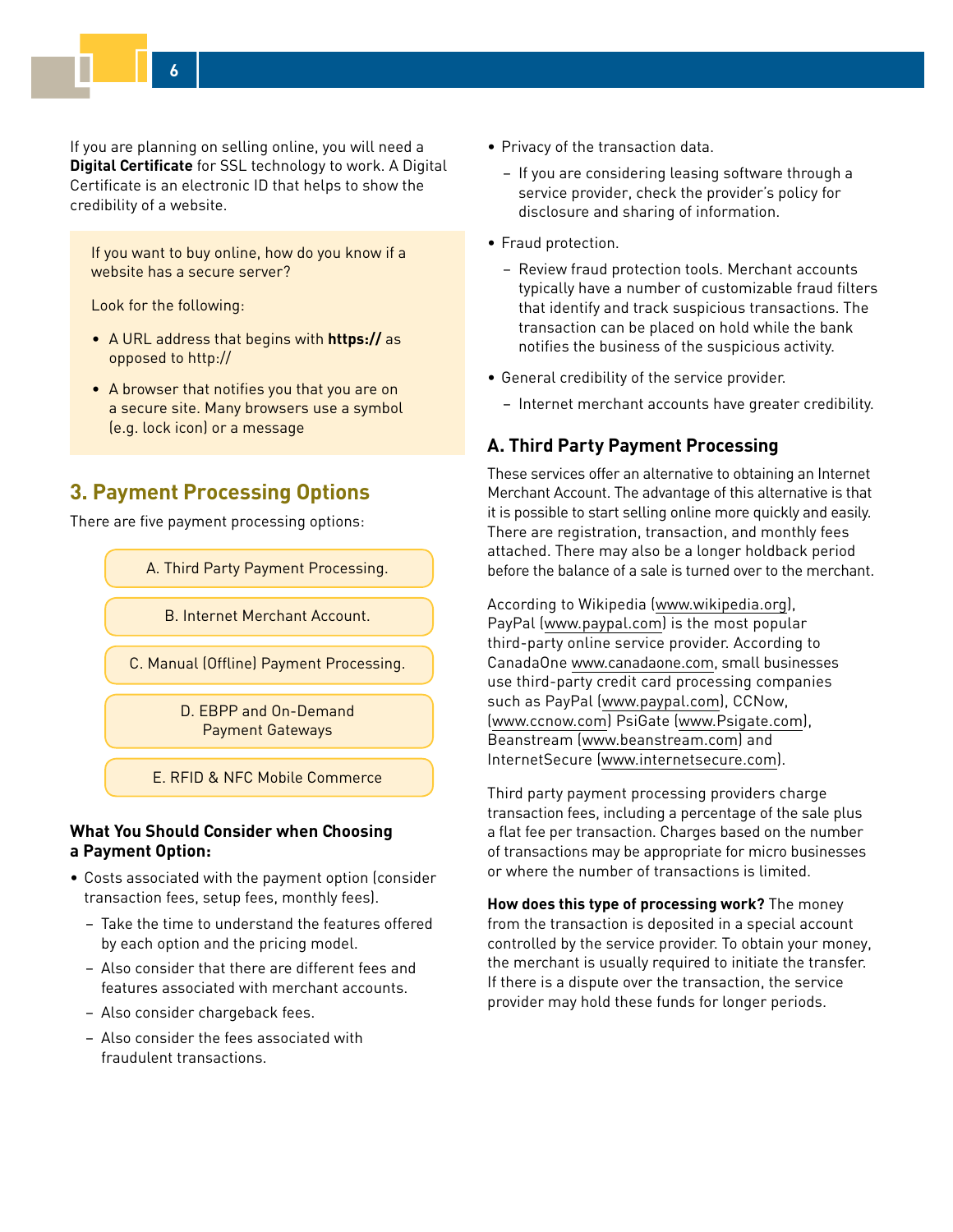## **B. Internet Merchant Account**

An Internet Merchant Account is an account issued by a financial institution that enables a business to accept credit card payments online. Businesses must obtain a separate Internet Merchant Account for each type of credit card they wish to accept (e.g.VISA, Mastercard, American Express).

## **How do You Obtain an Internet Merchant Account?**

You will need to open a business account with a bank. The bank will conduct a **credit risk assessment**. You may want to consider preparing a business plan in advance. You may also be required to submit a large security deposit.

With this type of account, the process of transferring money to the right account is automatic and occurs quickly.

Merchant account fee structures include one-time fees, monthly fees and transaction fees. The merchant account provider should clearly outline the fee structure. Review any additional fees carefully and make sure you include all set up fees when doing comparison shopping.

There are some companies that are authorized by the banks to issue merchant identifications. InternetSecure ([www.internetsecure.com](http://www.internetsecure.com)) and PsiGate ([www.psigate.com](http://www.psigate.com)) are two examples of Canadian merchant account providers that are authorized by the Canadian banks to issue Internet merchant identifications and process sales for merchants with their own Internet merchant identifications (as cited in [www.about.com](http://www.about.com) – Small Business Information).

# **C. Manual (Offline) Payment Processing**

You can set up an e-commerce website where users can order online but you process credit cards manually rather than relying on online payment processing options. With this option, credit card information can be obtained through a secure server and the transaction can be processed manually. This option is feasible when you have a limited number of online orders.

# **D. EBPP and On Demand Payment Gateways**

**7**

Electronic Bill Presentment and Payment (EBPP) is a process that allows bills to be delivered and paid over the Internet. EBPP is convenient and time-saving for customers and, for the business owner, it means faster payment capabilities. There are three ways for small businesses to utilize EBPP:

- **Consolidation service** is when large organizations like banks or the post office allow you to pay multiple types of bills via their website. For the average small business, this is more of a convenience as a user of this service rather than as a way to implement an EBPP service for their customers.
- **Biller Direct** allows small businesses to offer their customers the opportunity to visit their site to pay their bills electronically.
- **Direct Email Delivery** enables small businesses to provide their customers the ability to pay their bills via e-mail, which is convenient and time-saving.

# **E. RFID & NFC Mobile Commerce**

Near field communication (NFC) is wireless technology using radio frequency identification (RFID) that allows devices to send data between each other for mobile commerce and payment. For example, you can now pay for your meal by just waving your smartphone in front of a wireless card reader in the restaurant. Mobile payments using NFC are projected to grow to \$50 billion worth of transactions by 2014. Market leaders like Google and Apple are working to improve mobile commerce capabilities with NFC-enabled phones. The largest obstacle for most retailers is switching over their Point of Sale (POS) terminals to this new technology. There is also a learning curve for staff. But more and more consumers are looking for convenient purchasing and payment options that fit into their increasingly mobile lifestyle.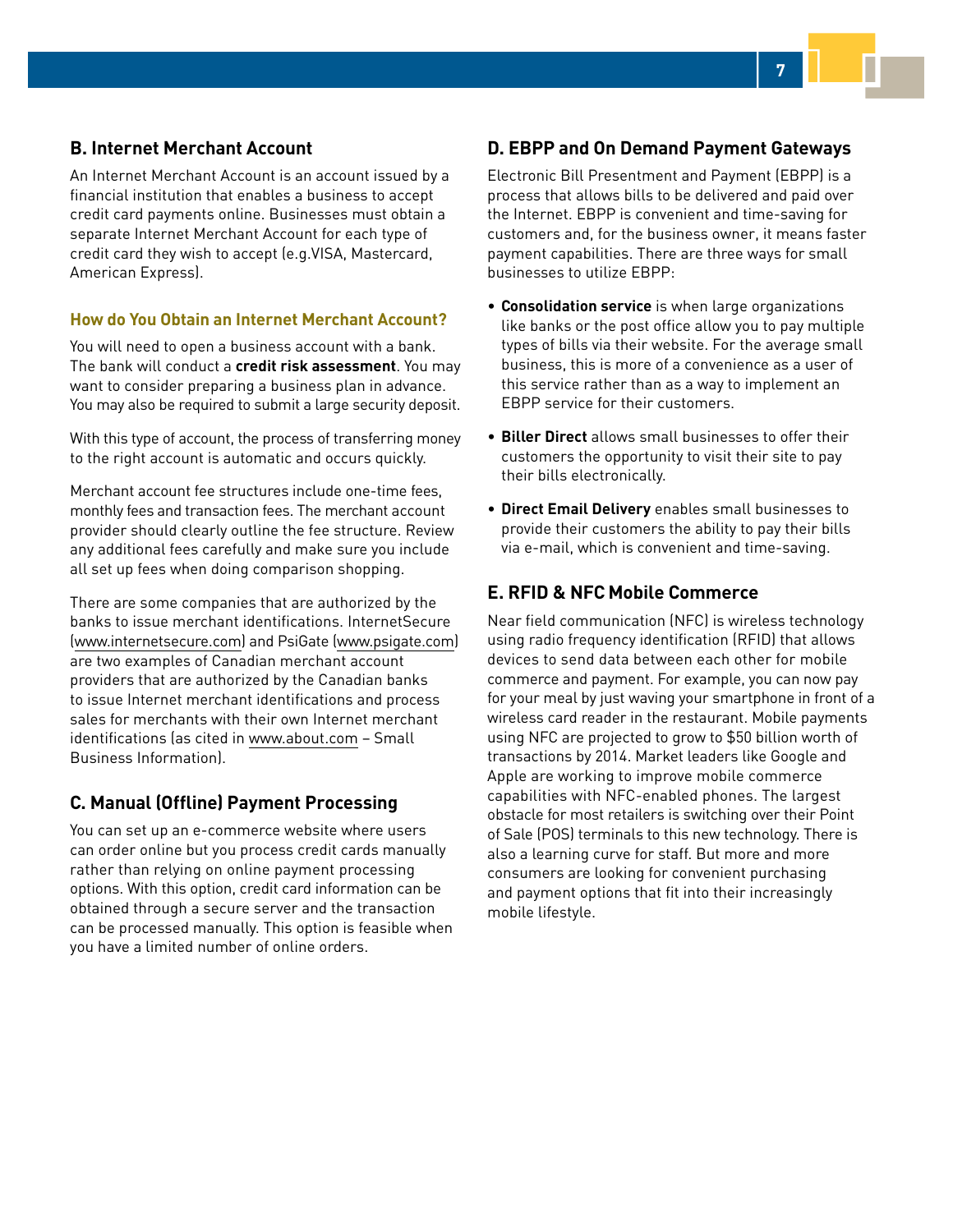# <span id="page-7-0"></span>**Security and Privacy Issues**

It is important to be aware of security and privacy issues associated with e-commerce. Some common security threats include fraudulent use of credit cards, computer viruses, spam (unsolicited e-mail messages) and theft of computers or information. Phishing is another type of security threat that involves an e-mail message that

looks like it comes from an official source but links in the message go to a fake website where you may disclose personal information. Common threats to privacy include theft of personal information and inadequate protection of private information.

The following are tips for minimizing security and privacy risks.

#### **TIPS FOR MINIMIZING SECURITY AND PRIVACY RISKS ASSOCIATED WITH E-COMMERCE**

- Review the security features/services offered by your web hosting service, Internet Service Provider, web design and software company.
- Pay attention to security alerts and install security patches as needed.
- Regularly update software and scan for spyware and viruses.
- Regularly backup systems and information.
- Design of an e-commerce website should minimize security threats. For example, once the consumer presses the "buy" button, the "back" button should then be disabled.
- Obtain a digital certificate for your website. The digital certificate shows that any personal data submitted to your site will be encrypted (coded).Two of the largest certificate authorities on the Internet are: Verisign at [www.verisign.com](http://www.verisign.com/) and Thawte at [http://thawte.com](http://thawte.com/) (source: [www.canadabusiness.ca/eng](http://www.canadabusiness.ca/eng)).
- Avoid storing customer credit card information in your systems. If you are storing customer information, make sure it is secure from access by employees or computer hackers.
- Develop a privacy policy. The policy should outline how information will be collected and used, and the security procedures that will be used to protect information from being lost, stolen or tampered with. You may want to post this policy on your website. You may also want to apply for a privacy seal. The privacy seal icon is displayed on the website and can increase consumer confidence. [According to Entrepreneur www.entrepreneur.com/](www.entrepreneur.com/article/171506) article/171506, two leading privacy seal programs are TRUSTe [www.truste.com](http://www.truste.com) and BBBOnline [www.bbb.org/canada/business/bbbonline](http://www.bbb.org/canada/business/bbbonline).
- Ensure you have SSL technology that encrypts all confidential information during transmission and authorization of transactions.
- Ensure you have appropriate security features for storing information. For example, a PCI (peripheral component interconnect: hardware) card is often added for protection. Another approach is SET (Secure Electronic Transaction) that has been developed by Visa and MasterCard. With this approach, sensitive information is not seen by the business and is not stored on the company's website. Firewalls should be used to protect the network and computers from viruses and computer hackers. You should also restrict access to information, particularly sensitive information, to authorized employees.
- Review other fraud prevention tools and assess if they are right for you. For example, Address Verification Service (AVS) compares the information in the customers' addresses with records stored by card-issuing banks. Major credit card companies also have verification systems. Three-digit codes printed on the back of major credit cards can help you assess if customers have legitimate cards.
- Always verify customer addresses.
- Be suspicious of large orders or requests for multiple copies of the same product, especially if the customer asks for rush delivery.
- If you are selling valuable products that are easily resold, consider whether you need advanced fraud protection services provided through gateway providers (e.g. fraud filters to screen for suspicious activity).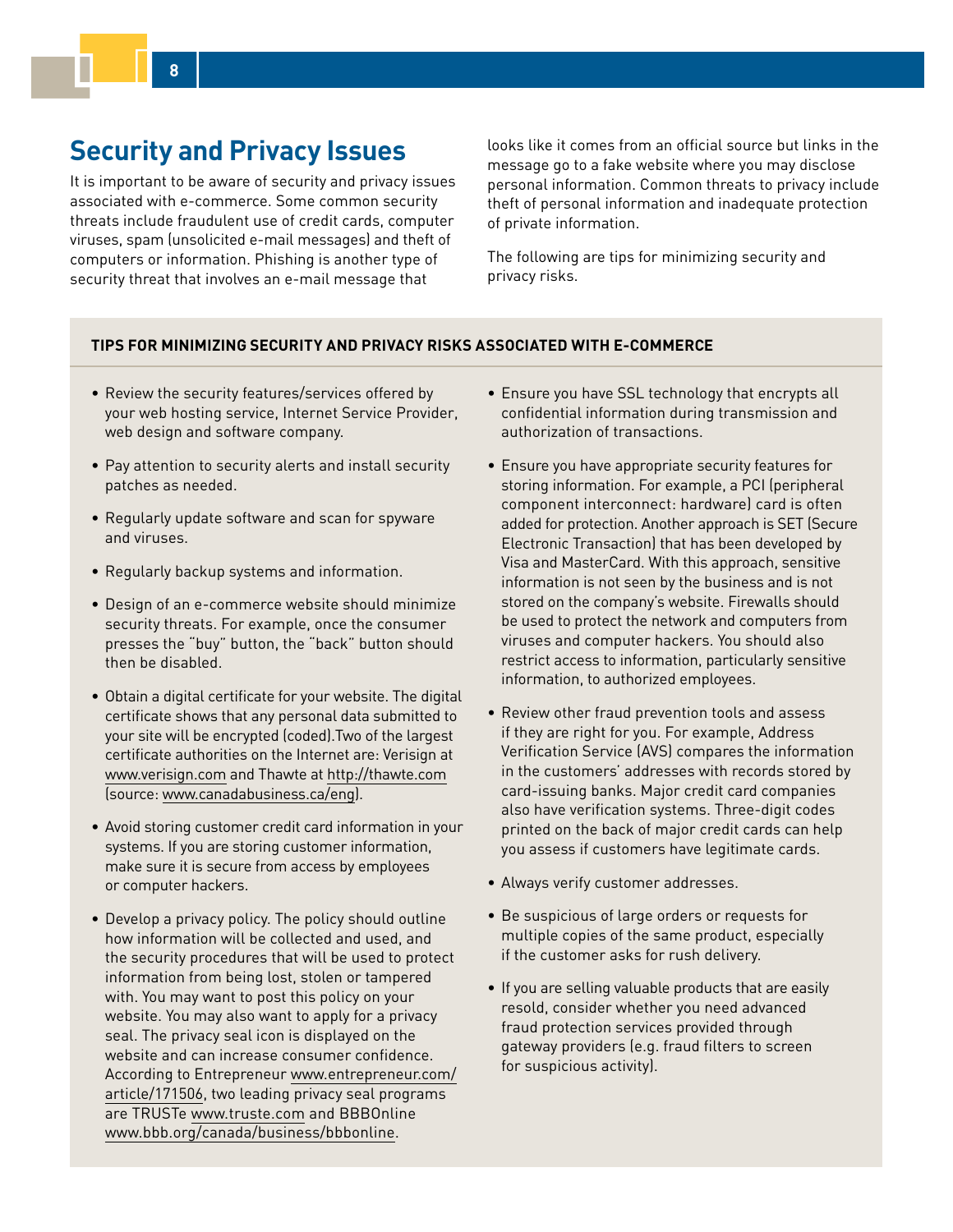# <span id="page-8-0"></span>**Options for Selling Products on Your Website**

If you are thinking of selling online on your own website, consider the following:

- The type and number of products you want to sell online.
- Whether selling online will make up a significant portion of your sales.
- Customer needs and preferences.

The following table shows the four main options you have with respect to selling your products and services on your website.

**9**

| <b>OPTION 1</b>                                                                                                                                                                                                                                                                                                                                                                                                                   | <b>OPTION 2</b>                                                                                                                                                                                                                                                                                                                                                                                                                                                                                                                                                                                                           | <b>OPTION 3</b>                                                                                                                                                                                                                                                                                                                                                                                                                              | <b>OPTION 4</b>                                                                                                                                                                                              |
|-----------------------------------------------------------------------------------------------------------------------------------------------------------------------------------------------------------------------------------------------------------------------------------------------------------------------------------------------------------------------------------------------------------------------------------|---------------------------------------------------------------------------------------------------------------------------------------------------------------------------------------------------------------------------------------------------------------------------------------------------------------------------------------------------------------------------------------------------------------------------------------------------------------------------------------------------------------------------------------------------------------------------------------------------------------------------|----------------------------------------------------------------------------------------------------------------------------------------------------------------------------------------------------------------------------------------------------------------------------------------------------------------------------------------------------------------------------------------------------------------------------------------------|--------------------------------------------------------------------------------------------------------------------------------------------------------------------------------------------------------------|
| <b>Hosted Solution</b>                                                                                                                                                                                                                                                                                                                                                                                                            | <b>E-Commerce Licensed</b>                                                                                                                                                                                                                                                                                                                                                                                                                                                                                                                                                                                                | <b>E-Commerce Open</b>                                                                                                                                                                                                                                                                                                                                                                                                                       | <b>Customized</b>                                                                                                                                                                                            |
| with Bundled                                                                                                                                                                                                                                                                                                                                                                                                                      | <b>Software/Application</b>                                                                                                                                                                                                                                                                                                                                                                                                                                                                                                                                                                                               | <b>Source Software</b>                                                                                                                                                                                                                                                                                                                                                                                                                       | <b>E-Commerce</b>                                                                                                                                                                                            |
| <b>E-Commerce Package</b>                                                                                                                                                                                                                                                                                                                                                                                                         | (Templates)                                                                                                                                                                                                                                                                                                                                                                                                                                                                                                                                                                                                               | (Templates)                                                                                                                                                                                                                                                                                                                                                                                                                                  | <b>Solution</b>                                                                                                                                                                                              |
| <b>Considerations for</b><br><b>Choosing Hosted Solution:</b><br>• Service provider takes<br>care of installation<br>and management.<br>• Typically offers a wide<br>range of features and<br>different types of plans to<br>meet your needs.<br>• Can offer custom-built or<br>template solutions.<br>• Identify what services<br>and features you need<br>(hosted solutions<br>offer a wide range of<br>packages and features). | <b>Considerations for</b><br><b>Choosing Licensed</b><br>Software:<br>• Can provide you with<br>a professional looking<br>storefront at a<br>relatively low cost.<br>• Involves monthly<br>fees and/or<br>sales commission.<br>• Less flexibility in<br>store layout and<br>design as compared to<br>customized solution.<br>• Can choose from a<br>wide range of features<br>and plans.<br>• Ensure compatibility with<br>hosting environment and<br>other software.<br>· Your business's level<br>of technical expertise.<br>Will you require<br>professional assistance<br>in setting up and<br>managing the software? | <b>Considerations for</b><br><b>Choosing Open</b><br>Source Software:<br>• Freely available software.<br>• Read the fine print for<br>other costs (additional<br>features, upgrades may<br>have associated costs).<br>• Likely to be professional<br>fees associated with<br>setting up and modifying<br>to suit your needs.<br>• How mature is<br>the product?<br>• Ensure compatibility with<br>hosting environment and<br>other software. | <b>Considerations for</b><br><b>Customized Solution:</b><br>• Most expensive option.<br>• Most appropriate when<br>e-commerce is a critical<br>part of your business.<br>• High control over<br>the website. |

## **OPTIONS FOR SELLING PRODUCTS ON YOUR WEBSITE**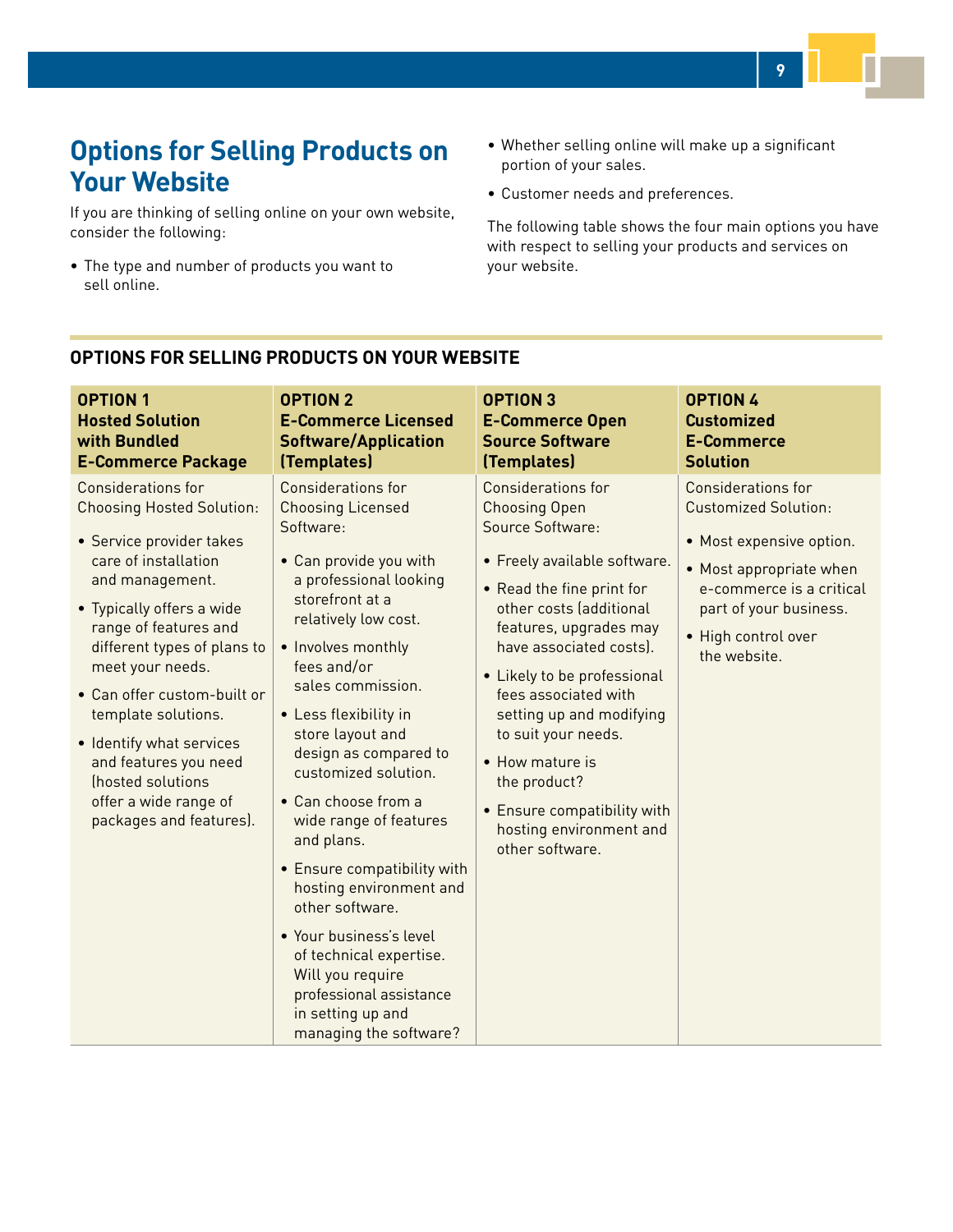# <span id="page-9-0"></span>**Choosing an E-Commerce Solution for Your Website**

The following highlights key considerations when choosing an e-commerce solution.

### **CONSIDERATIONS FOR CHOOSING AN E-COMMERCE SOLUTION**

- How many products do you want to sell? Does the solution have sufficient capacity to handle your products?
- Does the solution provide room for growth (i.e. growth in number of products, sales)?
- Do you already have a website that you are satisfied with? If so, you may want to consider software/applications that are compatible with your present hosting environment. You can also check to see what your present host offers in terms of e-commerce packages. Make sure that the software package you choose is compatible with your present hosting environment.
- Is the solution compatible with other applications? (e.g. payment processing options, payment gateway, orders, inventory, accounting, shipping).
- If choosing a template option, are there a sufficient variety of templates and designs to choose from?
- Can you easily import/export (i.e. transfer) data? If you have an existing product catalogue, will it be easy to integrate into the new software? If you change hosts, can you export your data without having to manually re-enter all your information?
- How easy will it be for you to update and change the website and product catalogue?
- Have you looked at various software products? You can browse e-commerce websites to assess products and features. Service providers usually offer a trial period to test the software. Consider the look of the online store, how easy is it to find products, and how easy is it to make a purchase?
- Do you need an automated sales tax and shipping cost calculation feature (depends on the extent of your e-commerce and your customer base)? You may need a solution that allows you to outline detailed shipping costs, particularly if you have international customers.
- Does the solution support a sufficient range of payment options?
- Are tracking tools such as Google Analytics easy to integrate into the solution?
- What level of technical support do you need? What level of technical support is being provided?
- Is the hosting company or e-business provider behind the e-commerce package reputable? How long have they been in business? What work have they done in the past? Have you checked their work and references? Is the technical support provided directly by the company or do they outsource?
- If you are thinking of an open source solution—Is it compatible with your hosting environment and other software? Is the product well established? Can an e-commerce provider easily modify it to meet your needs?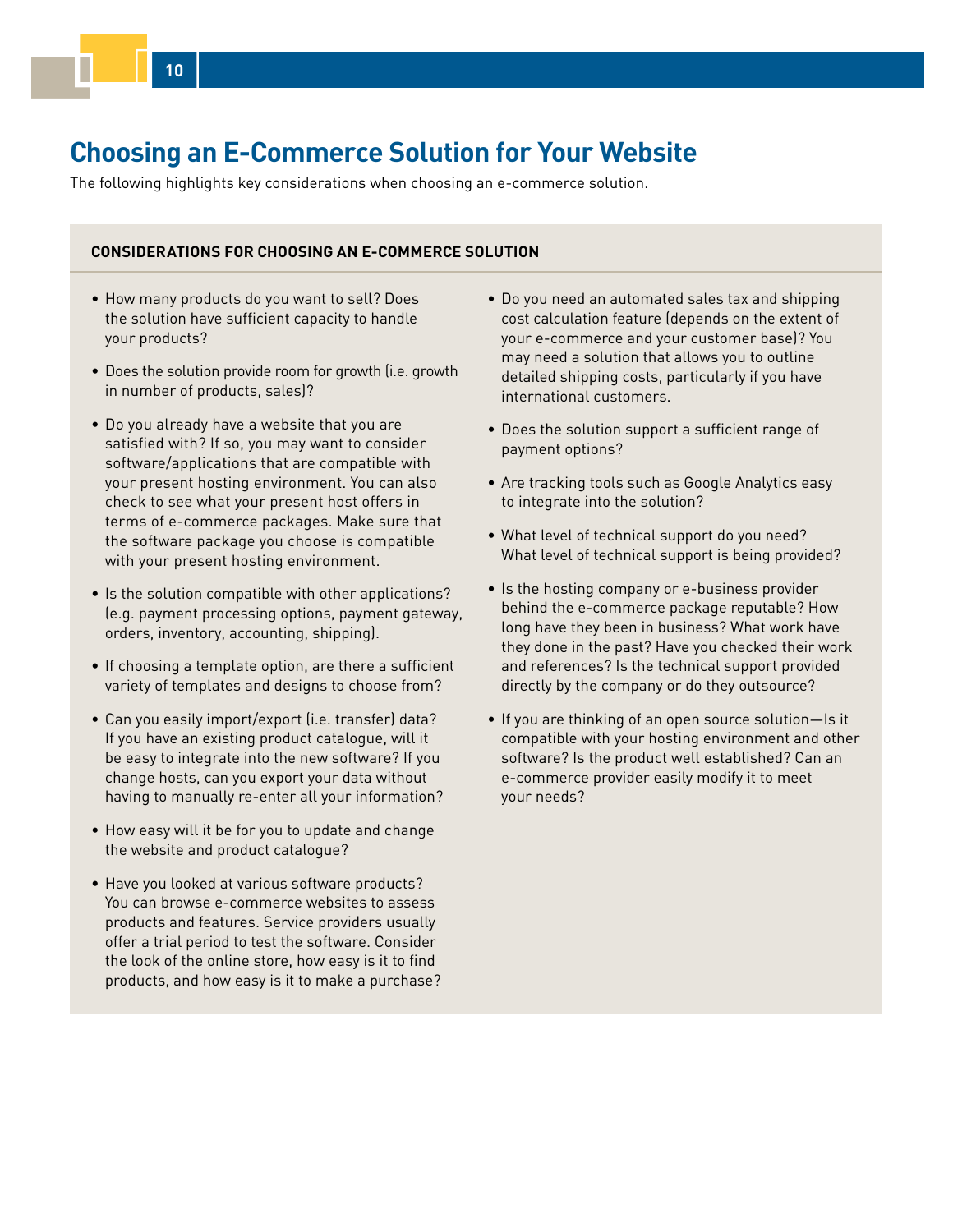# <span id="page-10-0"></span>**Choosing E-Commerce Features**

Software packages or e-commerce plans include a broad range of e-commerce features to choose from. Prices can range from a few hundred dollars (e.g. basic template software) to several thousand dollars and more (e.g. customized solutions).

Make sure you have a clear understanding of your business needs. Check other e-commerce websites to build your understanding of what you like and do not like.

You may not need all the bells and whistles included in some of the more deluxe e-commerce packages. Your e-commerce solution should fit with your current needs but there should also be room for your online business to grow.

**11**

The following summarizes many of the basic and advanced features and services you should consider when setting up an e-commerce website.

#### **E-COMMERCE FEATURES AND SERVICES**

**Store Design.** Consider whether you are ready to design your own store (using a template) or whether you will need professional assistance to design the store. Many of the design templates are relatively easy to use, but may not be a good option for you if your time is limited. Licensed software packages may include online technical support and step-by-step guidance to help you with design.

**Shopping Cart.** Shopping carts vary considerably. Features may include progress indicators to help customers understand where they are in the transaction process, automatic calculation of tax and shipping, customizable design and layout.

**Product Catalogue.** Check to see how many products the online catalogue is able to manage. Consider how easy it is to add products and to upload an existing product database.

**Payment Processing Options** (e.g. third party payment processing, merchant account, cheques, money orders, debit card, RFID). Applying the RFID (radio frequency identification) technique in e-commerce logistics can raise the efficiency of the e-commerce logistics operating process and can monitor the whole logistics management process in a dynamic way.

**Security Features** (e.g. Secure Socket Layer (SSL), password protection, access privileges for site administration, data centre security, risk tools that can help flag fraudulent orders, etc.)

**Product Promotion.** Features can include discounts or coupons, gift certificates, discount pricing, volume pricing, autoresponders (automatically sends out offers by e-mail). Some packages offer cross-selling functions (e.g. similar or complementary products are recommended when the user selects a product).

**Affiliate Marketing Module.** A low cost way to advertise is through an affiliate program. Affiliates advertise your store on their website and they earn a commission on each sale they generate. All traffic, sales and earnings are tracked by the system.

**Order Processing.** The service provider or software package may provide a number of ordering features such as viewing new orders by email, online, or fax, automatic notification to customers alerting them to any changes in the status of orders, etc.

**Integration with Back-Office Business Processes.** If e-commerce is a critical part of your business, you may want more advanced integration features that link your e-commerce to your regular business

operations (inventory, ordering, shipping, accounting).

**Website Analytics and Reporting Features.** They can help you keep track of your sales, pages viewed by customers, referring sites and keywords customers use to find your product.

**Level of Support.** Consider what level of support you will require. Will you need support 24/7?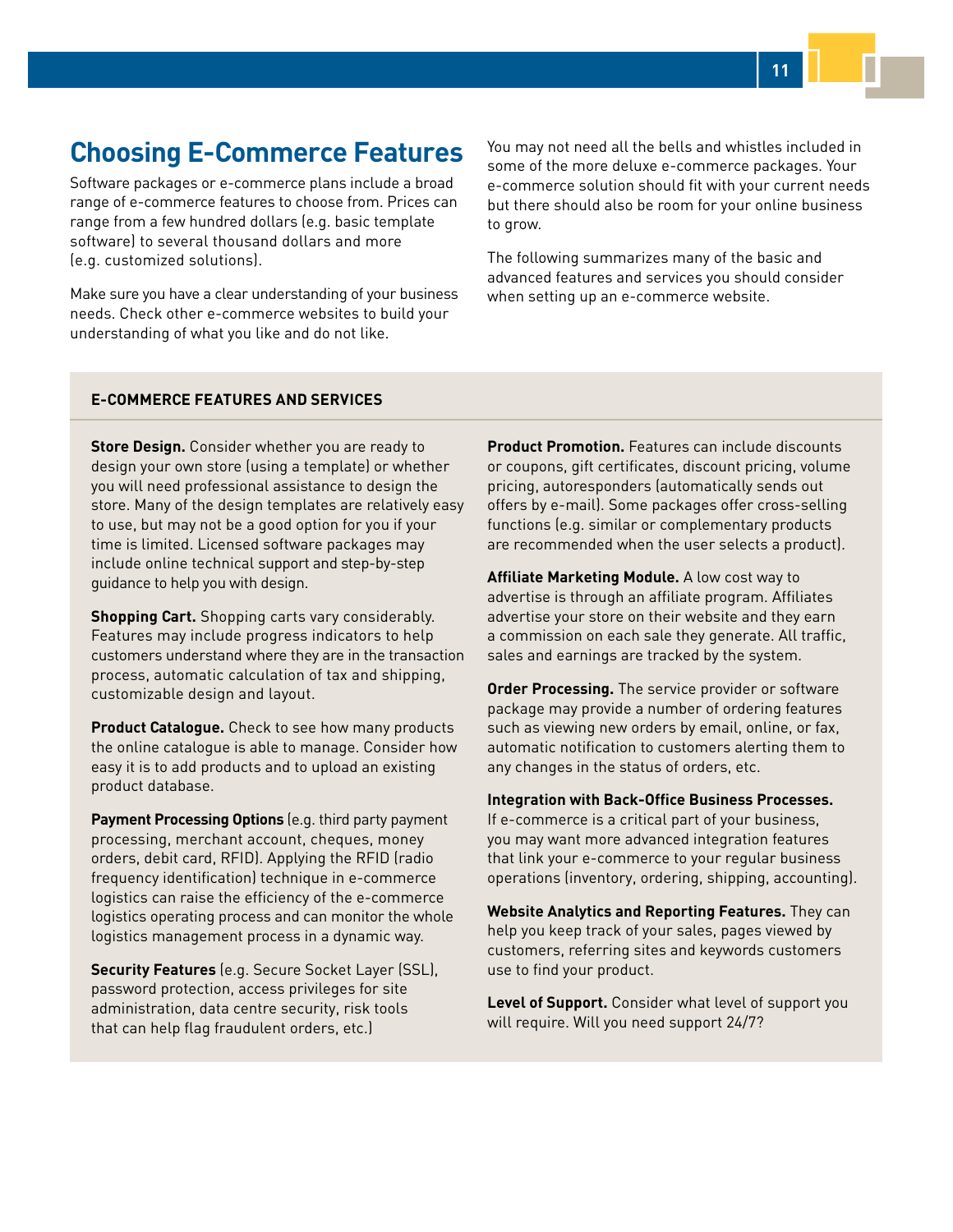# <span id="page-11-0"></span>**Top Five Tips for Minimizing 'Shopping Cart Abandonment'**

Make purchasing as easy and stress-free as possible for the customer – this will help avoid "**shopping cart abandonment**" – a term used to describe customers who select items to buy, but then decide not to purchase.

- 1. Show your customers that you are a reputable business. Consider using third-party endorsements. Clearly show how you will protect the customer's personal information. Let them know about transaction security features and services used by your e-commerce website.
- 2. Make sure visitors know where they are in the checkout process. Progress indicators on screen let visitors know where they are in the checkout process.
- 3. Keep the checkout process streamlined. If the checkout process is too long and there are too many steps, you will lose customers.
- 4. Provide clear instructions for how to proceed through the product selection and checkout process. Make sure the shopping cart buttons clearly indicate the next steps (e.g. Continue with Checkout, Finalize Purchase, etc.). Make sure that an "add to cart" button is clearly visible on the product page.
- 5. Provide warranties or guarantees for your product. Make sure warranties or guarantees are clearly visible, particularly during the last steps of the checkout process.

# **Resource List of E-Commerce Products**

Note that these examples are only a few of the many licensed and open source software e-commerce products available on the Internet. You should investigate whether these products are suitable for your needs. There are general directories that reference e-commerce products such as [www.wikipedia.com](http://www.wikipedia.com), [www.opensourcecms.com](http://www.opensourcecms.com/) (open source products), and [www.cmsmatrix.org](http://www.cmsmatrix.org/). You may also want to look at various blogs and forums for product comparisons and reviews.

## **Examples of E-Commerce Software Products**

## **LICENSED E-COMMERCE SOLUTIONS**

#### **Fortune 3** • [www.fortune3.com](http://www.fortune3.com)

Can choose a number of features – shopping cart software, program to design e-commerce websites. 30 day free trial. Will also provide hosting services.

*Source: [www.bizfive.com/articles/web-design/choosing-e-commerce-solutions/](http://www.bizfive.com/articles/web-design/choosing-e-commerce-solutions/ )*

#### **ProStore** • [http://www.prostores.com/](http://www.prostores.com/ ) (an eBay company)

Hosted application or you can do it yourself. A more complete e-commerce package. Allows setting up for online stores as well as subscription sites.

*Source: [www.bizfive.com/articles/web-design/choosing-e-commerce-solutions/](http://www.bizfive.com/articles/web-design/choosing-e-commerce-solutions/)*

#### **Volusion** • [www.volusion.com](http://www.volusion.com)

A more complete e-commerce package. Allows setting up of a whole e-commerce website.

*Source: [www.bizfive.com/articles/web-design/choosing-e-commerce-solutions/](http://www.bizfive.com/articles/web-design/choosing-e-commerce-solutions/ )*

#### **Shopify** • [www.shopify.com](http://www.shopify.com/)

A hosted application that allows you to set up an online store to sell your goods. It lets you organize your products, customize your storefront, accept credit card payments, track and respond to orders. Shopify.com lets sellers choose from the free design options, the one they like the most for their shop or they are allowed to build their own shop with the style they want.

*Source: [www.killerstartups.com/Web-App-Tools/shopify](http://www.killerstartups.com/web-app-tools/shopify)*

#### **ClicShop** • [www.clicshop.com](http://www.clicshop.com)

Products and services to help you build your online catalogue and shopping cart solutions. All packages include e-commerce hosting services.

*Source: Search using key words – Canada Shopping Cart*

**12**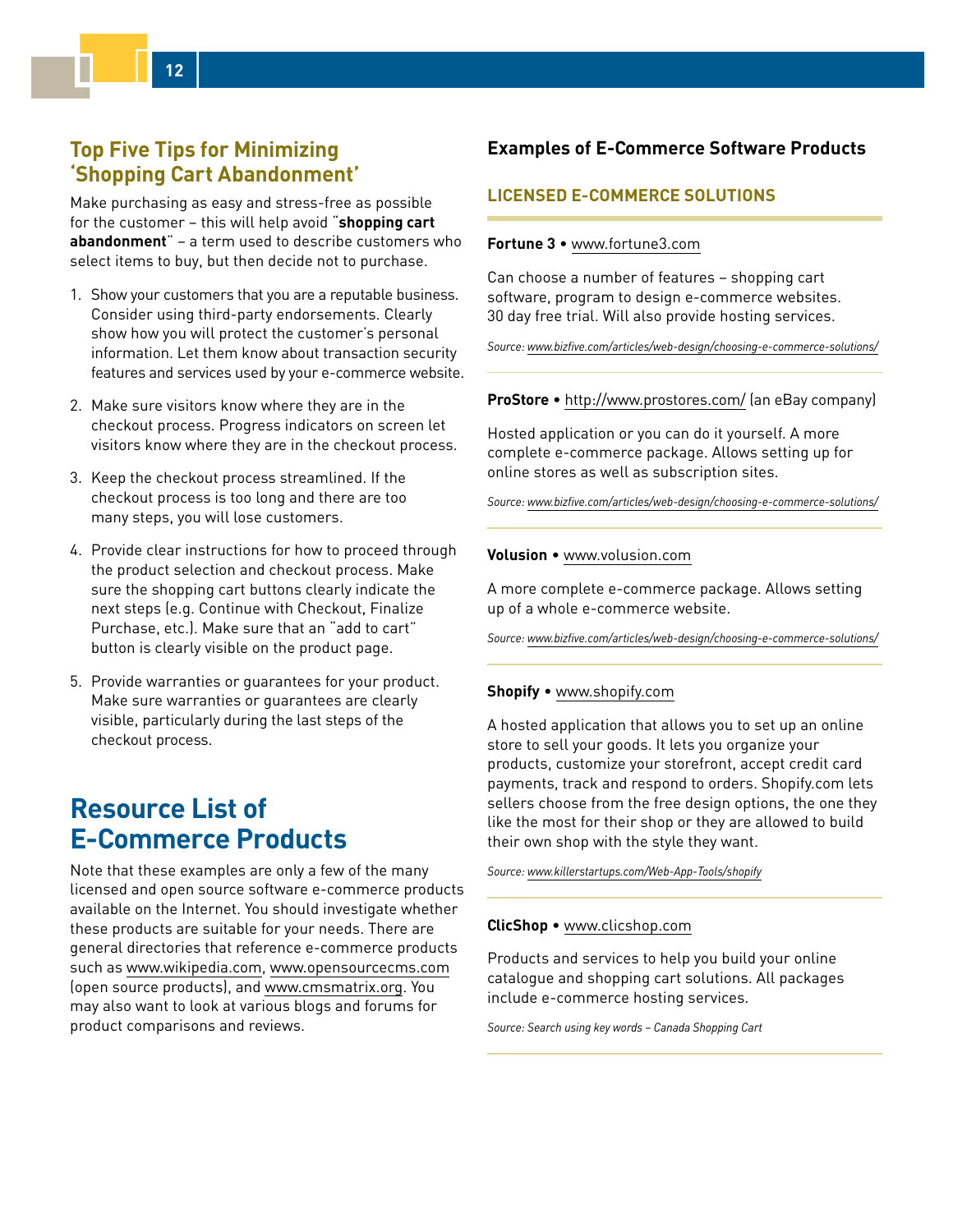### **Canada Post Sell Online** • www.canadapost.ca/cpo/mc/ [business/solutions/sellonlinedetails.jsf](www.canadapost.ca/cpo/mc/business/solutions/sellonlinedetails.jsf)

Solutions for building online stores, adding shopping carts to online stores, and adding shipping to online store.

*Source: Search using key words – Canada Shopping Cart*

### **OPEN SOURCE E-COMMERCE SOLUTIONS**

#### **osCommerce Online Merchant** • [www.oscommerce.com](http://www.oscommerce.com/ )

An Open Source online store e-commerce solution that is available for free under the GNU General Public License. It features a set of off the shelf online shopping cart functionality so that storeowners can setup, run, and maintain online stores.

*Sources: [www.ecommerce-guide.com a](http://www.ecommerce-guide.com/ )nd [www.bizfive.com](http://www.bizfive.com/)*

#### **Zen Cart** • [www.zen-cart.com](http://www.zen-cart.com/ )

Free shopping cart software with a variety of features.

*Source: [www.ecommerce-guide.com](http://www.ecommerce-guide.com)*

#### **AgoraCart** • [www.agoracart.com](http://www.agoracart.com/)

Free shopping cart software with a variety of features.

*Source: [www.ecommerce-guide.com](http://www.ecommerce-guide.com/ )*

#### **NOP shopping Cart** • [www.nopdesign.com/freecart/](http://www.nopdesign.com/freecart/)

Free shopping cart software.

*Source: [www.ecommerce-guide.com](http://www.ecommerce-guide.com/ )*

### **PROCESSING PAYMENTS EXAMPLES**

#### **PayPal** • [www.paypal.com](http://www.paypal.com/ )

The most popular third party payment processor.

*Source: [www.wikipedia.com](http://www.wikipedia.com/)*

#### **BeanStream** • [www.beanstream.com](http://www.beanstream.com/)

One of Canada's leading providers of authentication and electronic payment processing solutions, including merchant account services, credit card processing and Interac Online.

*Source: [www.canadaone.com](http://www.canadaone.com)*

#### **InternetSecure** • [www.internetsecure.com](http://www.internetsecure.com/)

Provides payment processing solutions with respect to merchant accounts, credit card processing, payment gateways, and security features.

*Source: [www.canadaone.com](http://www.canadaone.com/)*

#### **Psigate** • [www.psigate.com](http://www.psigate.com/)

Provides payment processing solutions with respect to merchant Accounts, payment gateway, and fraud protection.

*Source: [www.canadaone.com](http://www.canadaone.com/)*

#### **Level Ten** • [www.leveltendesign.com/services/](http://www.leveltendesign.com/services/ecommerce-websites) ecommerce-websites

A processing payments option through credit cards. Allows for real time transactions. It is based on OsCommerce (open source shopping cart software).

*Source: [www.bizfive.com/articles/web-design/choosing-e-commerce-solutions](http://www.bizfive.com/articles/web-design/choosing-e-commerce-solutions)*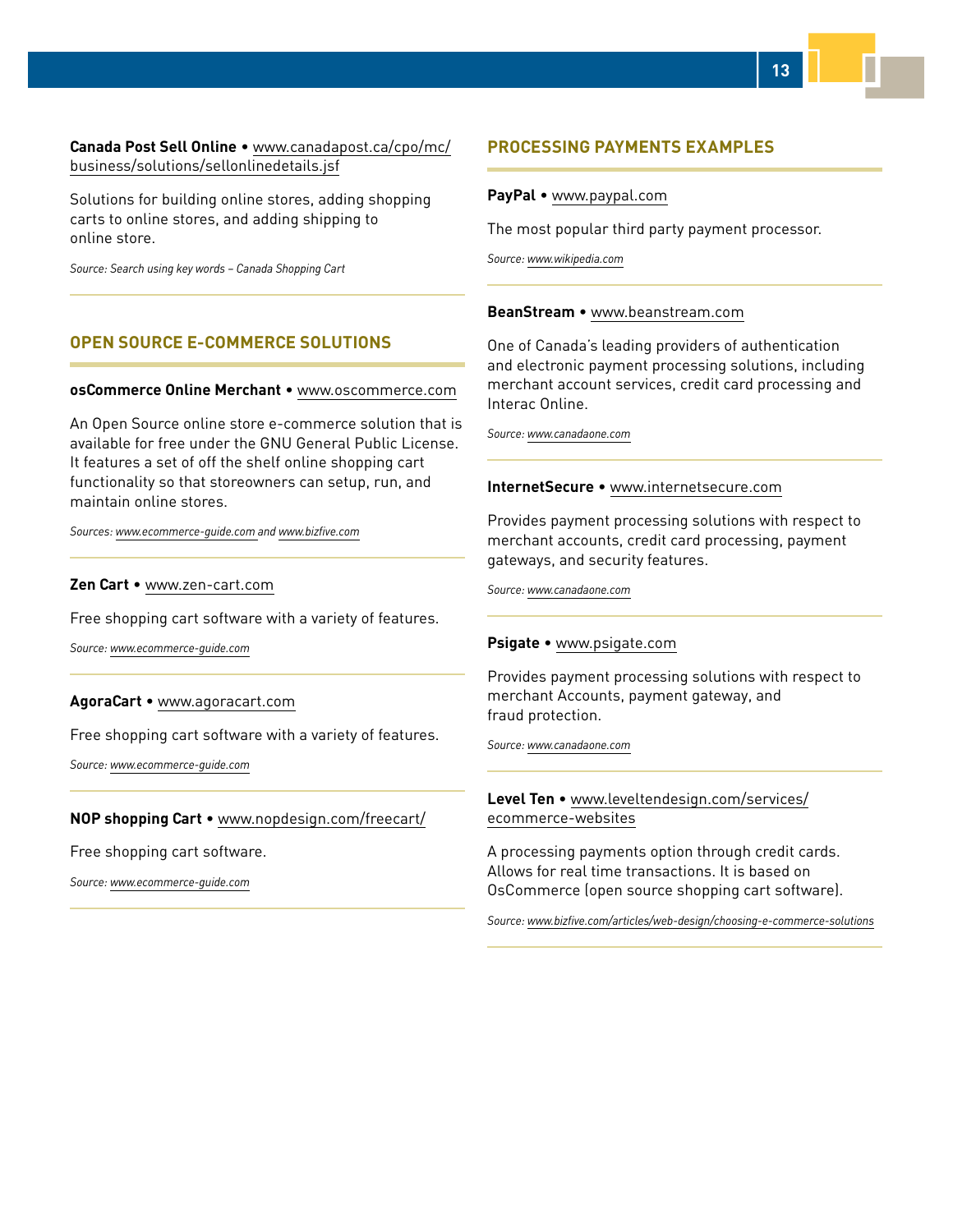# <span id="page-13-0"></span>**Considerations for Setting-Up and Maintaining Your E-Commerce Website**

If you are thinking of adding an electronic storefront, you will need to carefully consider a number of issues such as resources, security and privacy, shipping, tax and customs, payment settlement, maintenance, marketing and more.

## **PRIVACY AND SECURITY ISSUES**

**14**

- Do you have a secure server and SSL (Secure Socket Layer)?
- Does your website have a full description of your company? (e.g. the amount of time you have been in business, address, phone numbers, email, etc.). It is advisable to provide a brief description on your home page. You can provide a more detailed description in the "about us" or "company info" web pages.
- Have you clearly explained your policies and procedures with respect to security and privacy?
- Have you included a description of your policies on returns and shipping?

### **E-COMMERCE WEBSITE DESIGN**

• Is your e-commerce website easy to navigate? Is it easy to find information on your website? Is it easy for customers to purchase online?

## **PRODUCT/SERVICE CATALOGUE**

- Is the catalogue easy to use? Are the choices easy to identify?
- Is it easy for buyers to add or remove selected items prior to purchase?
- Will you need the catalogue to expand, as your business needs change?
- Will you need to include flexible pricing options (e.g. discounts, customized price lists)?
- Do you want to be able to cross-sell (i.e. suggest other related products depending on the buyer's choices)?

## **PAYMENT OPTIONS**

• Have you set up a payment option (if you will be accepting online payments)? Payment options include either setting up a merchant account or going with a third party payment option such as PayPal.

## **TRANSACTIONS**

- Has a system for capturing orders and validating payments been established?
- Have you determined how the order will be fulfilled?
- Have you determined how receipts will be issued?

### **SHIPPING**

• Have you set up procedures for shipping? Will you be offering shipping? Will local pickup be required?

### **INVENTORY MANAGEMENT SYSTEMS**

• Have you considered automating your Inventory Management System to help minimize human error and to provide up-to-date stock availability to your website customers. You can try existing software packages or have software packages custom tailored to your business and integrated into your website by a professional.

### **TAXES**

• Have you considered what taxes apply, particularly if you are shipping to other jurisdictions?

### **MAINTENANCE OF E-COMMERCE WEBSITE**

• Have you determined how your website will be maintained and updated? A webmaster can help you maintain and update your website.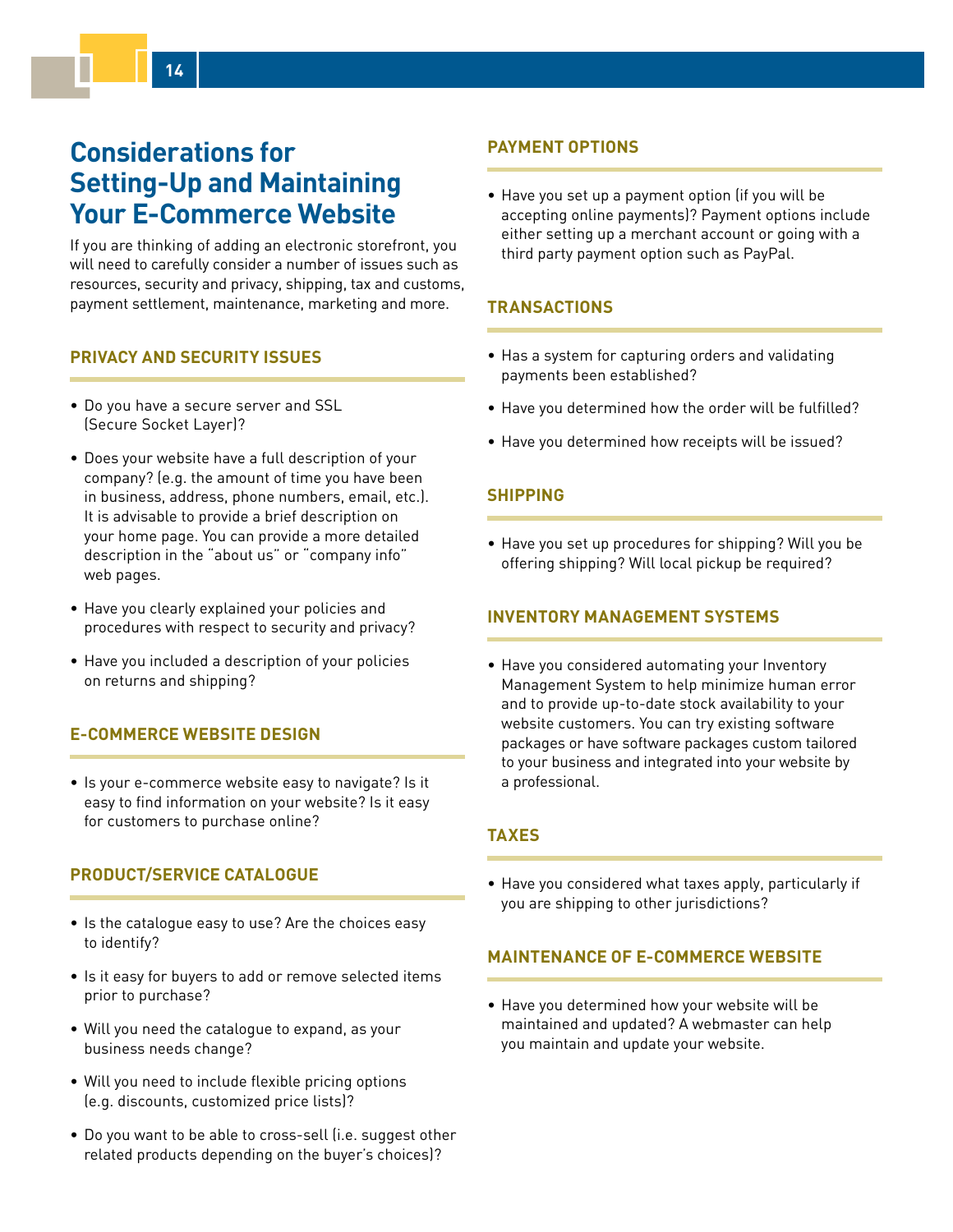### <span id="page-14-0"></span>**MARKETING YOUR E-COMMERCE WEBSITE**

• Have you identified the online and offline marketing strategies you will use to bring people to your website?

### **TRACKING YOUR PROGRESS**

• Have you identified what information you will collect to track your progress (e.g. number of sales, what products sell the most, number of abandoned carts)?

# **Tips for Attracting and Keeping Online Customers**

Effective marketing techniques and good customer service will help you attract and retain online customers. Some examples include:

- Offer in-store returns.
- Offer special incentives and discounts to online customers.
- Utilize both on and offline marketing strategies to boost your online sales.
- Ensure orders are accurate.
- Ensure timely shipping of products.
- Respond to customer queries in a timely manner.
- Make purchasing as easy and stress-free as possible for the customer.
- If possible, use the same merchant name on the website and transaction receipts. If not possible, inform customers how the payment will be recorded on their credit card accounts.
- Provide online receipts for all transactions.
- Clearly display total costs including shipping costs.
- Show stock availability and estimated delivery times.
- Disclose country of business operations, transaction currency, and any export conditions on your website.
- Inform the customers of all the steps your business has taken to ensure the security and privacy of their information.
- If possible, provide customers with alternate methods of purchasing products online.
- Remind users of the products they have ordered when they are checking out.
- Make sure that your website is professional and that product information is easy to find.
- Practice good customer service. Customer relationship management software can offer regular customers extra support and service. It can also assist first time buyers in making a purchase and help infrequent buyers become regular customers.
- Continuously ensure that usability matches customer expectations as well as their online capabilities.

# **Ensuring Timely Shipping – Is Drop Shipping a Solution for You?**

One solution for addressing shipping delays (short of stocking the entire inventory of your online store) is to have your supplier ship the online products for you. When a sale is made, both you and the supplier are notified, the supplier ships the product and bills you for the wholesale costs. This solution requires you to find a credible supplier that offers drop shipping.

# **Other B2B and B2C Options for Purchasing and Selling Online**

Purchasing and selling online can take place through the Internet, through individual business websites (as already mentioned), through other websites offering storefront services, through business portals, or through auction websites.

### **SETTING UP ONLINE STOREFRONTS ON OTHER WEBSITES**

An easy, low cost option for selling online involves setting up an online storefront on other websites. For example, Yahoo!, Ebay, and Amazon all offer this service.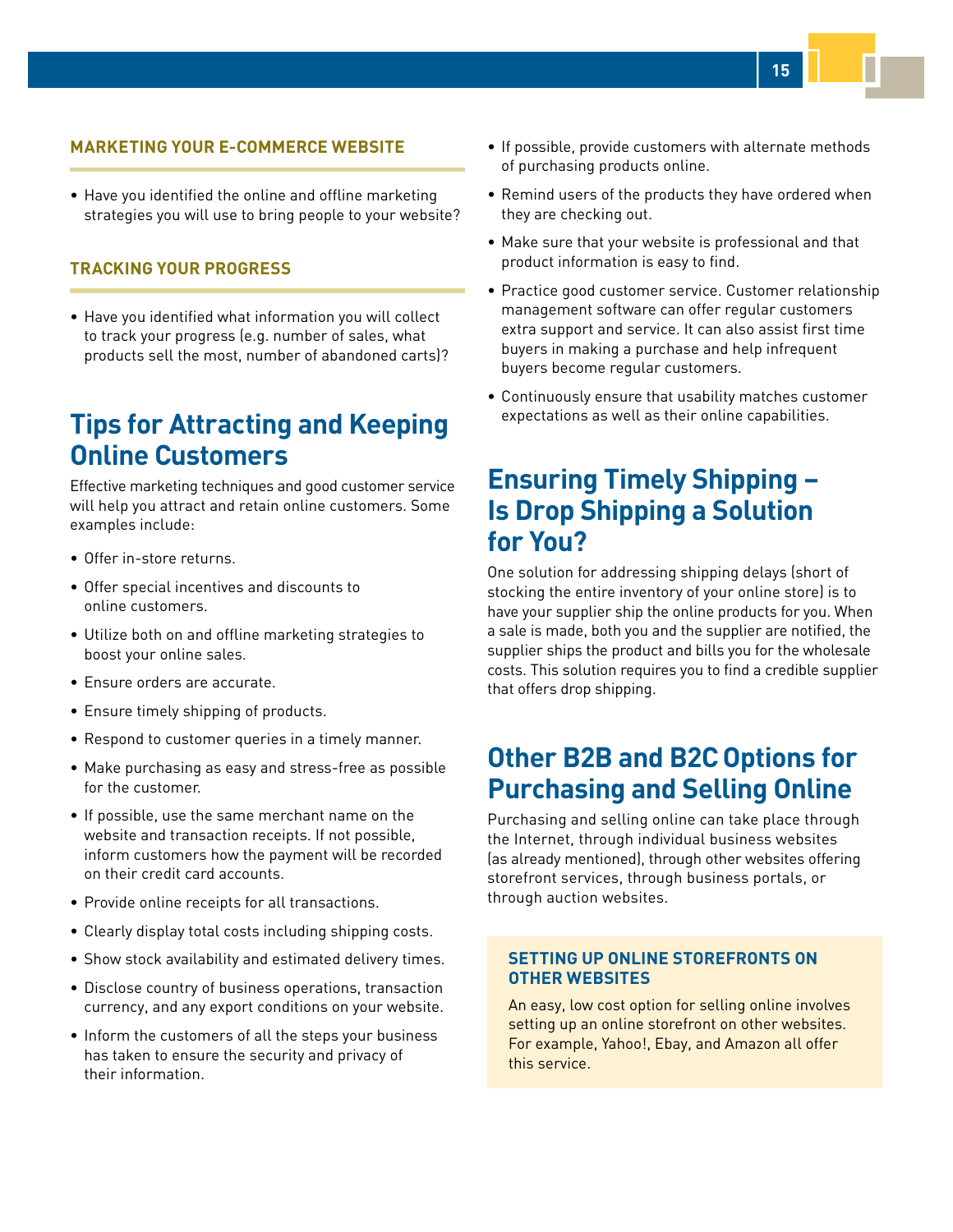# <span id="page-15-0"></span>**E-Marketplaces**

**16**

E-marketplaces (websites that link buyers and sellers to exchange information, products, services and payments) are an important way to conduct **B2B as well as B2C transactions**. They can be focused on particular products, services or industries. E-marketplaces may be operated by a third party (e.g. distributor) or by a business or a network of companies. There is a trend towards **private e-marketplaces** where one organization links to its business partners (referred to as 'one-to-many') to improve business processes. There are also e-marketplaces for specific industries and regions.

Examples of e-marketplace websites include:

- Covisint Collaborative portals and data exchange, as well as a third-party application marketplace ([www.covisint.com\)](http://www.covisint.com/ )
- Etsy A popular e-marketplace to buy and sell craft items [\(www.etsy.com](http://www.etsy.com/))
- RFPSource.ca A free e-marketplace that matches Canadian products and services with thousands of business opportunities posted by domestic and foreign corporations and governments ([www.rfpsource.ca/E/index.cfm?](http://www.rfpsource.ca/E/index.cfm?)).

# **Finding E-Marketplaces for Specific Industries**

You can find an e-marketplace for a specific industry by using a search engine (e.g. Google or Yahoo!) and searching for a specific industry. For example, if you enter the terms "steel industry product directory", you should find steel specific e-marketplaces.

# **Auction Websites**

Most auction sites act as hosts or intermediaries for other businesses or individuals. Auction websites are a way of conducting both B2B and B2C e-commerce. Generally the host of the website organizes the site, provides product information, and displays the product and processes payments online. A fee is charged to list the product or service. Buying and selling processes vary across auction sites, so make sure you familiarize yourself with these techniques by visiting these websites. If you are a buyer, some auction sites have a feedback system allowing buyers to rate products or services. Keep in mind that there may be limited opportunities to return goods or obtain refunds. If you are a supplier, select an auction site that has a track record for obtaining high prices and for attracting potential customers. Examples of auction websites are:

- [www.uBid.com](http://www.uBid.com/) (general auction site)
- [www.quibids.com](http://www.quibids.com) (online auction)
- [www.alibaba.com](http://www.alibaba.com/) (general auction site)
- [www.liquidation.com](http://www.liquidation.com/) (surplus inventory)
- [www.dovebid.com](http://www.dovebid.com/) (global provider of capital asset auction, valuation, redeployment, and management services)

*Source: Index of the web.com [www.indexoftheweb.com/Shopping/Auctions.htm](http://www.indexoftheweb.com/Shopping/Auctions.htm) and Emarket Services [www.emarketservices.com](http://www.emarketservices.com)*

## **AUCTION WEBSITE TUTORIALS**

Many of the auction websites, such as [www.ebay.com](http://www.ebay.com/) have tutorials to help you learn how to use the website to buy or sell.

## **LISTING FEES**

E-marketplaces and online auctions may have listing fees. This involves a payment to list an item regardless of whether it sells.

### **Reverse Auctions**

A reverse auction is a type of auction in which the role of the buyer and seller is reversed (i.e. the buyer elicits offers from the seller), with the primary objective to drive purchase prices downward. The product or service required is clearly specified to enable a selection of a bidder (usually based on the lowest price). Prices in a reverse auction decrease as potential suppliers underbid each other.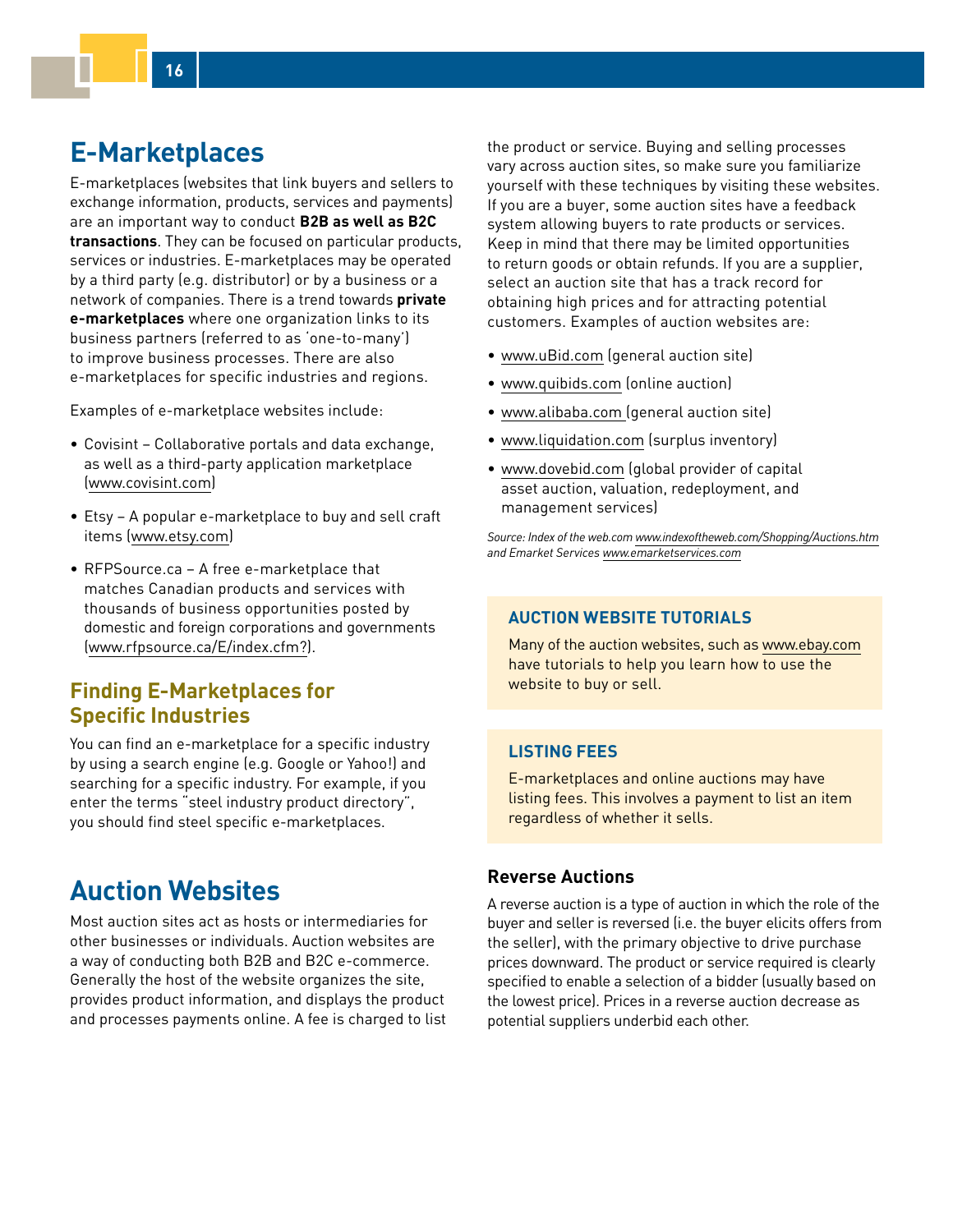<span id="page-16-0"></span>While reverse auctions have a number of challenges (e.g. the buyer can dominate the process), there are a number of benefits. These include: reduced negotiation time, short procurement cycle and increased transparency of competing bids.

Examples of reverse auction websites include:

- [www.priceline.com](http://www.priceline.com/)
- [www.ziinga.com](http://www.ziinga.com)
- [www.machinerymax.com](http://www.machinerymax.com)
- [www.oltiby.com](http://www.oltiby.com/)

*Source: [http://en.wikipedia.org/wiki/Reverse\\_auction](http://en.wikipedia.org/wiki/Reverse_auction)*

### **Participating in a Reverse Auction as a Supplier**

If you are participating in a reverse auction as a supplier, ensure you understand the following:

- How the auction works and the potential pitfalls.
- The terms and conditions of the auction to see if they are acceptable or not. The terms and conditions should clearly define, among other things, the winning bid, and whether the buyer can split the contract or is obligated to award the whole contract to the winner.
- Your bidding strategy.
- The costs of the product or service (to avoid losing money).

| <b>E-Commerce Best Practices</b> |                                                                                                                                                                                                    |  |
|----------------------------------|----------------------------------------------------------------------------------------------------------------------------------------------------------------------------------------------------|--|
| Structure and usability          | • Keep it simple and easy to navigate.                                                                                                                                                             |  |
|                                  | • Consider special callouts of "related items", or "top 5 sellers".                                                                                                                                |  |
| Engagement                       | • Consider offering zoom capabilities, especially if details make the sale.                                                                                                                        |  |
|                                  | • Ask for reviews and even ask customers to submit videos using the<br>product/service.                                                                                                            |  |
|                                  | • Encourage product sharing with friends/colleagues.                                                                                                                                               |  |
|                                  | • Offer wish lists or sales alert.                                                                                                                                                                 |  |
| Product images and descriptions  | • Images sell. Make sure they are professional and large enough to<br>view the product.                                                                                                            |  |
|                                  | • Offer various image positions and consider adding related item<br>images for possible cross-sell opportunities.                                                                                  |  |
|                                  | • Provide visual cues throughout the transaction process - e.g. colour<br>choices, appropriate images to reflect size of product in relation to<br>another object so people can understand sizing. |  |
| Customer service                 | • Implement ways to reach your prospects, clients and those interested<br>during pre-sales through applications, like forums, live chat or FAQs.                                                   |  |

# **Future of E-Commerce**

Here are some online retail trends to watch for, according to Forbes.com.

1. **In-store pick up.** Major retailers are adding new services such as in-store pick up and even delivery to the car, further blurring the lines between online only retailers and bricks and mortar retailers. Merchants are trying to come up with different tactics to differentiate

themselves from competitors. Small business owners are also looking for unique ways to address customer service in more personal ways to attract and retain customers. This trend will continue to expand with more and more novel ideas arising.

2. **Mobile apps.** Businesses will be increasingly driven to apply full-featured e-commerce apps to mobile devices and to add location based services and augmented reality to enhance buying experiences. Smart phones are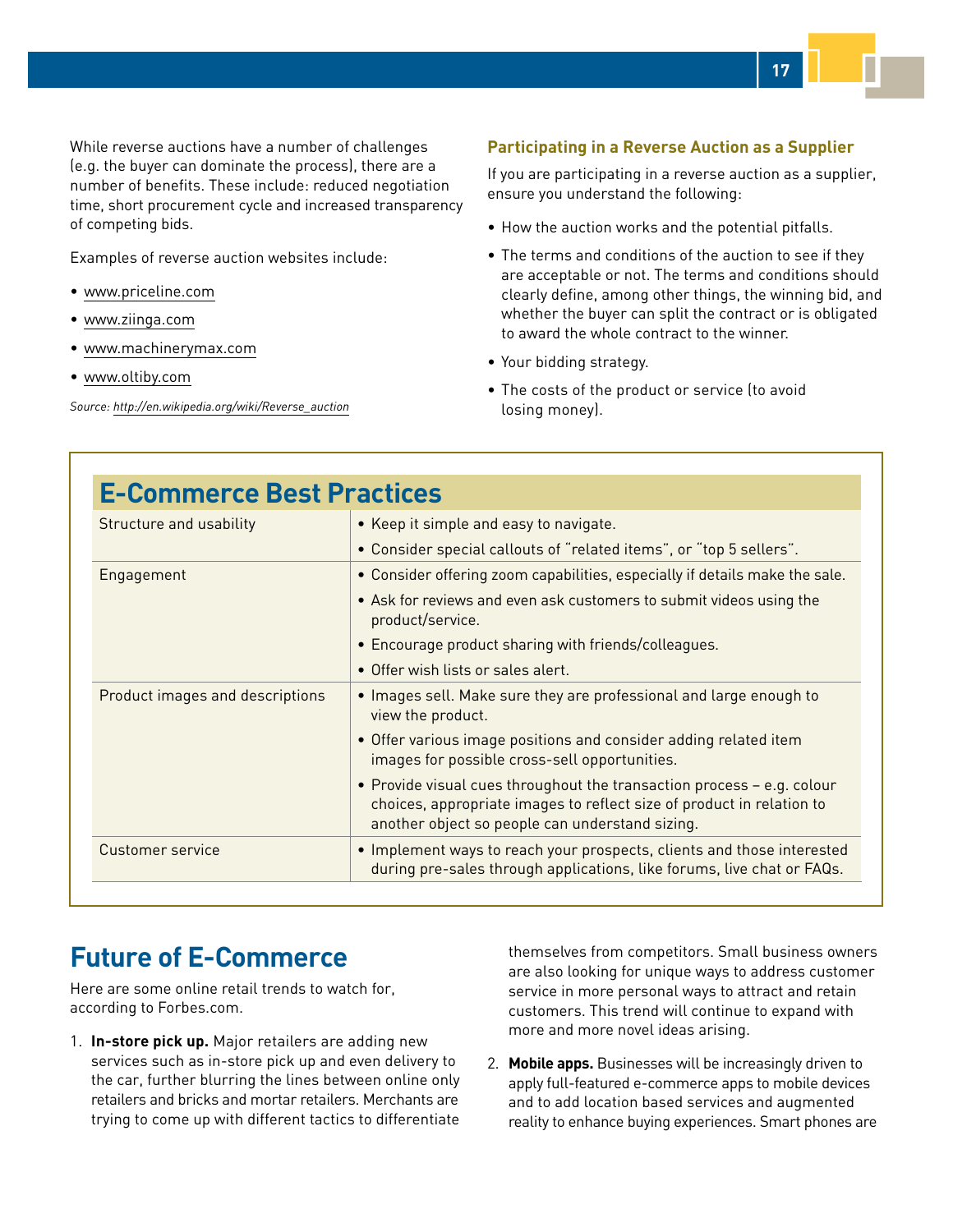<span id="page-17-0"></span>considered to be dominant in the mobile marketplace and applications for all platforms are growing. The most in-demand apps allow for price comparisons or for sending out coupons and are garnering good reviews. This trend will continue to grow with businesses becoming wiser about offering more unique mobile site offerings.

- 3. **Video.** Look for more user-generated videos on retail sites. Retailers are letting customers upload video clips to model new clothes or use a new purchase. This form of free advertising will continue to grow.
- 4. **Social networking.** Twitter, Facebook, Pinterest and Pose are all great examples of sites where people draw inspiration and consciously or unconsciously decide where to buy things, which means there is a strong affiliate marketing opportunity.
- 5. **Daily deals and flash sales.** This may seem like a very crowded playing field but deal sites like Ruelala [www.ruelala.com](http://www.ruelala.com) and OneKingsLane [www.onekingslane.com](https://www.onekingslane.com) are growing at a rapid pace. And based on how quickly many items sell out, often within minutes of e-mail notifications being sent out, more businesses will jump on this popular trend.
- 6. **Deal aggregators.** In addition to deal sites like Groupon, Living Social and Wag Jag, there are now deal aggregator sites like Deliver the Deals [www.deliverthedeals.com](http://www.deliverthedeals.com) that list searchable deals gathered from multiple online sources to bring consumers only the information they are interested in. In Canada, there are now over 120 group buying sites<http://directory.groupbuyingcanada.com/>.
- 7. **Seamless experience.** Consumers increasingly want a seamless and personalized experience. The whole transaction process you provide should be smooth, right from capturing customer names through to product/service fulfilment. With increasingly high customer expectations and fierce competition, there will be no room for basic usability errors.
- 8. **Online Debit Cards.** Online usage of debit cards has been introduced in recent years allowing consumers to use their debit cards to pay for purchases over the Internet. Online debit cards require electronic authorization of every transaction and the debit transactions are reflected in the purchaser's account immediately (Source: Wikipedia).

## **Further Considerations**

For existing retailers, new online initiatives must complement and build on already existing storefront bricks and mortar business processes and technology systems. Priority should be assigned to opportunities that reduce operational costs or drive highly differentiated, value-added offerings.

Below are just a few examples of these e-commerce opportunities:

- **Mobile service offerings.** Growing consumer adoption of mobile devices opens the doors for e-commerce site owners to be accessible to the consumer literally 24/7. Mobile devices can do everything from accessing promotional coupons and scanning QR codes to researching products, comparing prices and making a purchase. Consider offering real-time order status tracking, recommendation widgets and interactive product and service catalogues. (*See Integrating Mobile with Your Marketing booklet*).
- **Social.** Providing social coupons, status discounts, location based services, community platforms for customer support, and integrating social and customer relationship management data collection from Twitter, Facebook, Pinterest, etc. are all important elements of supporting your e-commerce efforts. (*See Social Media for Small Businesses booklet*).
- **Cloud.** Consider choosing cloud computing to provide flexibility in scaling technical resources for busy periods. For example, use of the cloud makes it easier to address demand during "holiday season sales" and to rapidly scale your technology resources to accommodate the load. (*See Cloud Computing booklet*).

# **Related Topics Covered in Other Booklets**

- *Creating a Dynamic Web Presence*
- *The Legal and Privacy Issues of Doing E-Business*
- *Internet Auctions and Virtual Malls*

To view or download these booklets visit [Ontario.ca/ebusiness](http://Ontario.ca/ebusiness).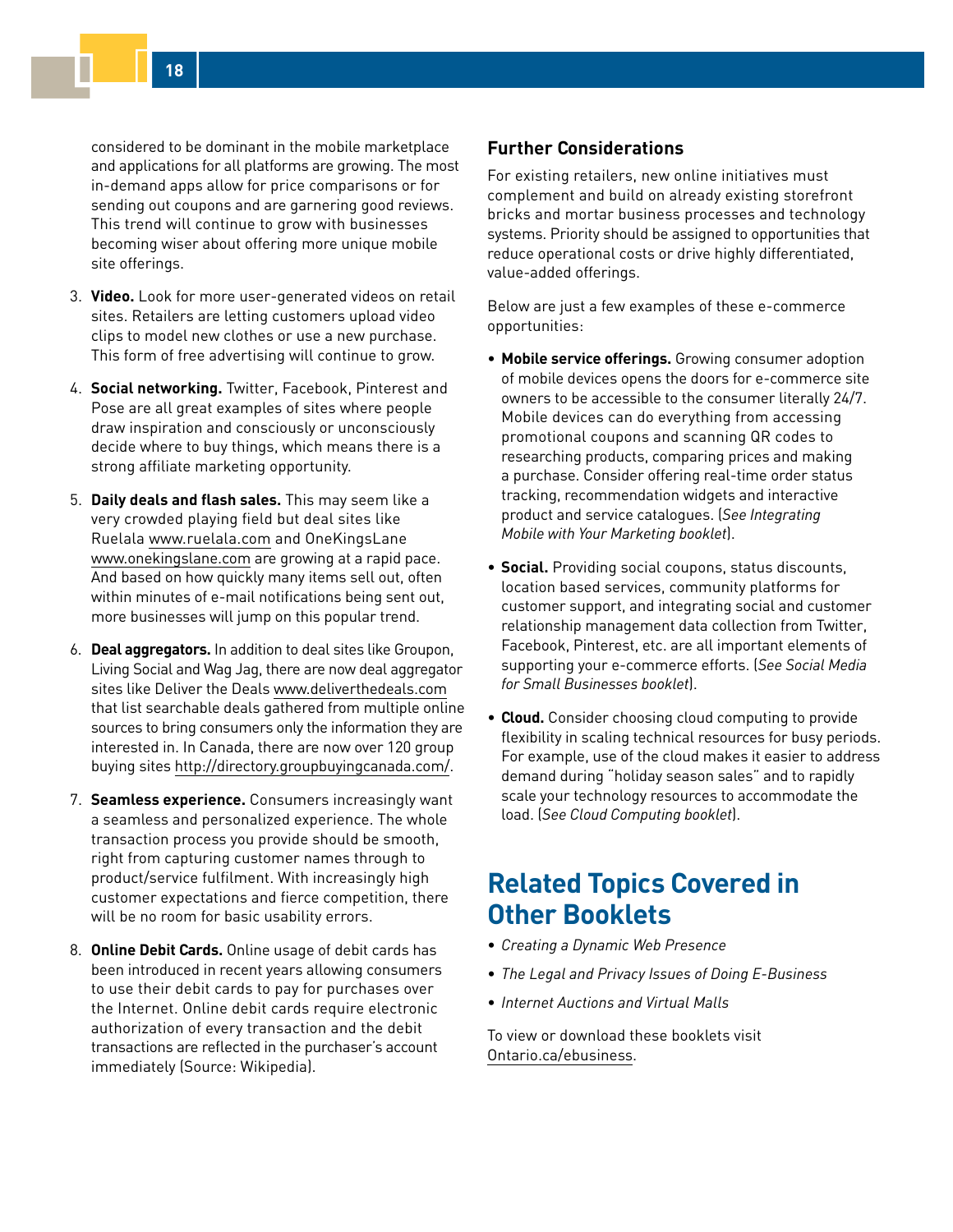<span id="page-18-0"></span>**Authentication:** An e-commerce technique by which access to Internet or Intranet resources requires the user to identify him/herself by entering a username and password.

**Authorization:** Process of granting or denying user access to a secure system. Usually a two-step process beginning with authentication to ensure the user requesting access is who they claim to be and then authorization to allow access.

**Auto responder:** Auto-responders allow you to automatically return a pre-set message whenever a selected mailbox receives a message. It can also notify a selected mailbox of the receipt and response for a transaction that just took place.

**B2B:** Business to business – Transactions that occur between two companies, as opposed to a transaction involving a consumer.

**B2C:** Business to consumer – The conducting of commerce by companies, government agencies, and institutions with consumers over the Internet.

**Digital certificate:** An electronic "credit card" that establishes your credentials when doing business or other transactions on the web. A certificate usually contains a name, a serial number, a public key, an expiration date and the digital signature of the SSL Certification Authority.

**Encryption:** The scrambling of data in such a way that it can be unscrambled and read only by those for whom it is intended. In Radio Frequency Identification (RFID) systems, encryption is used to protect information store on a transponder's microchip or to prevent the interception of communications between the tag and reader.

**Merchant account:** The type of account a business obtains from their banking institution that allows one to accept credit card payments. Merchant accounts are usually required for a retailer or e-tailer to accept customer credit cards and electronic payments.

**NFC (Near Field Communication):** Radio Frequency Identification (RFID) reader antennas emit electromagnetic radiation (radio waves). If an RFID tag is within full wavelength of the reader, it is sometimes said to be in the "near field" (*See RFID in Glossary*).

**Open Source:** Any computer software program in which the source code is available to the general public for use and/or modification from its original design free of charge.

**Payment gateway:** A service provided by a third-party organization that automates a payment transaction between the shopper and merchant. A payment gateway is actually a system of computer processes that process, verify, and accept or decline credit card transactions on behalf of the merchant through a secure Internet connection.

**Phishing:** Sending an e-mail to a user and falsely claiming to be an established legitimate enterprise in an attempt to deceive the user into surrendering private information that will be used for identity theft.

**Radio Frequency Identification (RFID):** Any method of identifying unique items using radio waves. Typically, a reader communicates with a transponder, which holds digital information in a microchip. There are also forms of RFID tags that have no chips and use material to reflect back a portion of the radio waves beamed at them.

**Set-up fees:** Fees charged for establishing a merchant account, including application fees, software licensing fees, and equipment purchases.

**Shopping cart:** Part of the e-commerce platform that acts as an online store's catalogue and ordering process. Shopping carts can be sold as independent pieces of software to be integrated into existing e-commerce platforms or offered as a part of an e-commerce Web store or e-commerce hosting package.

**Shopping cart abandonment:** Refers specifically to those visitors who add items to the online shopping cart, but exit without completing the purchase.

**SSL (Secure Locket Layer):** The technology used to secure transactions on a website. SSL provides the unique identification and data-encryption facilities in the connection between a browser and a web server. Most e-commerce applications on the Internet use SSL.

**Storefront:** It refers to either a website in one of the e-commerce malls, or an offline physical premise of a retail shop, or B2B purchasing area.